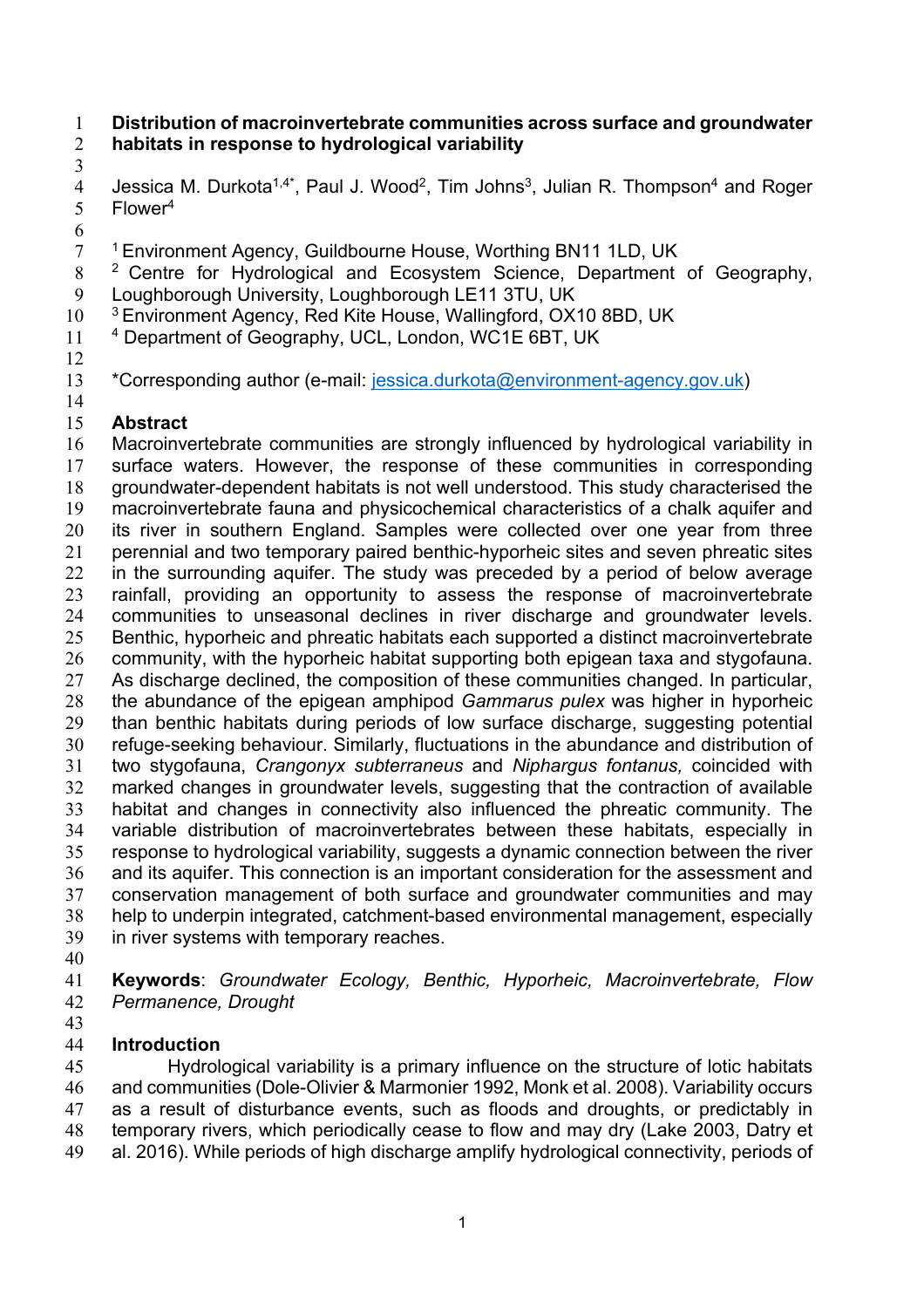low discharge and drying cause aquatic habitats to contract, reducing connectivity and leading to fragmentation (Lake 2003).

 The relationship between the benthic community, which comprises epigean species occupying the upper layer of the substratum, and hydrological variability has been widely investigated (Extence et al. 1999, Dunbar et al. 2010, Datry et al. 2014, White et al. 2017). The response of the benthic taxa to periods of low discharge and streambed drying varies. While some species can be lost if they become trapped or stranded in conditions exceeding their tolerance, others may persist using species- specific physiological, morphological, life strategy or behavioural adaptations (Lytle & Poff 2004). One behavioural adaptation is the vertical migration of normally benthic taxa into deeper sediments during periods of adverse conditions (the Hyporheic Refuge Hypothesis; Palmer et al. 1992; Dole-Olivier 2011, Stubbington 2012). However, our understanding of the responses of communities occupying groundwater- dependent (hyporheic and phreatic) habitats to hydrological variability is limited (but see Wood et al. 2010, Stubbington & Wood 2013, Stubbington et al. 2015, Reiss et al. 2019).

 The hyporheic habitat comprises the interstitial spaces in the sediments beneath the streambed where exchange occurs between surface water and groundwater (Orghidan 1959). Connectivity between the river and its aquifer shapes hyporheic communities which comprise temporary and permanent residents with varying degrees of surface and groundwater affinity, including generalist epigean species, hyporheic specialists and taxa which spend all or part of their life cycle in groundwater-dominated habitats (stygofauna; Gibert et al. 1994, Hancock et al. 2005).

 The phreatic habitat occurs in the aqueous voids and interstices within an aquifer, with biological communities occurring most commonly in porous or fractured aquifers (such as limestone or chalk) that provide hydrogeological connectivity (Robertson et al. 2009, Johns et al. 2015). The phreatic community comprises stygofauna, many members of which occur nowhere else and display convergent morphological, physiological and behavioural adaptations such as the loss of pigmentation, ocular regression and vermiform body shape, which facilitate the exploitation of this dark, resource and nutrient-poor environment (Gibert et al. 1994, Robertson et al. 2009). Internationally, stygofauna comprise a diverse range of nematodes, beetles, crustaceans and snails; however, in Great Britain they are limited to less than 30 recorded species, seven of which are macroinvertebrates (not including *Antrobathynella stammeri*; Robertson et al. 2009, Knight & Gledhill 2010). The relative contribution of surface and groundwater to hyporheic and phreatic habitats can vary spatially and temporally, while hydrological connectivity is considered to be the primary factor shaping these communities, they are also influenced by geology, hydrometeorological fluctuations and anthropogenic pressures (Poole et al. 2006, Thulin & Hahn 2008).

 The assessment of benthic, hyporheic and phreatic communities and their responses to hydrological variability requires an integrated approach which recognises the connectivity between them. However, most previous work has focussed on the assessment of a single habitat (or by exception, paired benthic and hyporheic studies, such as Datry et al. (2007), Wood et al. (2010), Peralta-Maraver et al. (2018)) and has often been limited to a single sampling occasion or season. Our aim was to address this research gap by exploring the spatial and temporal distribution of macroinvertebrates across all three habitats during a one-year period of hydrological variability. We hypothesized that: (1) distinct macroinvertebrate communities would occur within each habitat, but (2) that these communities would increasingly converge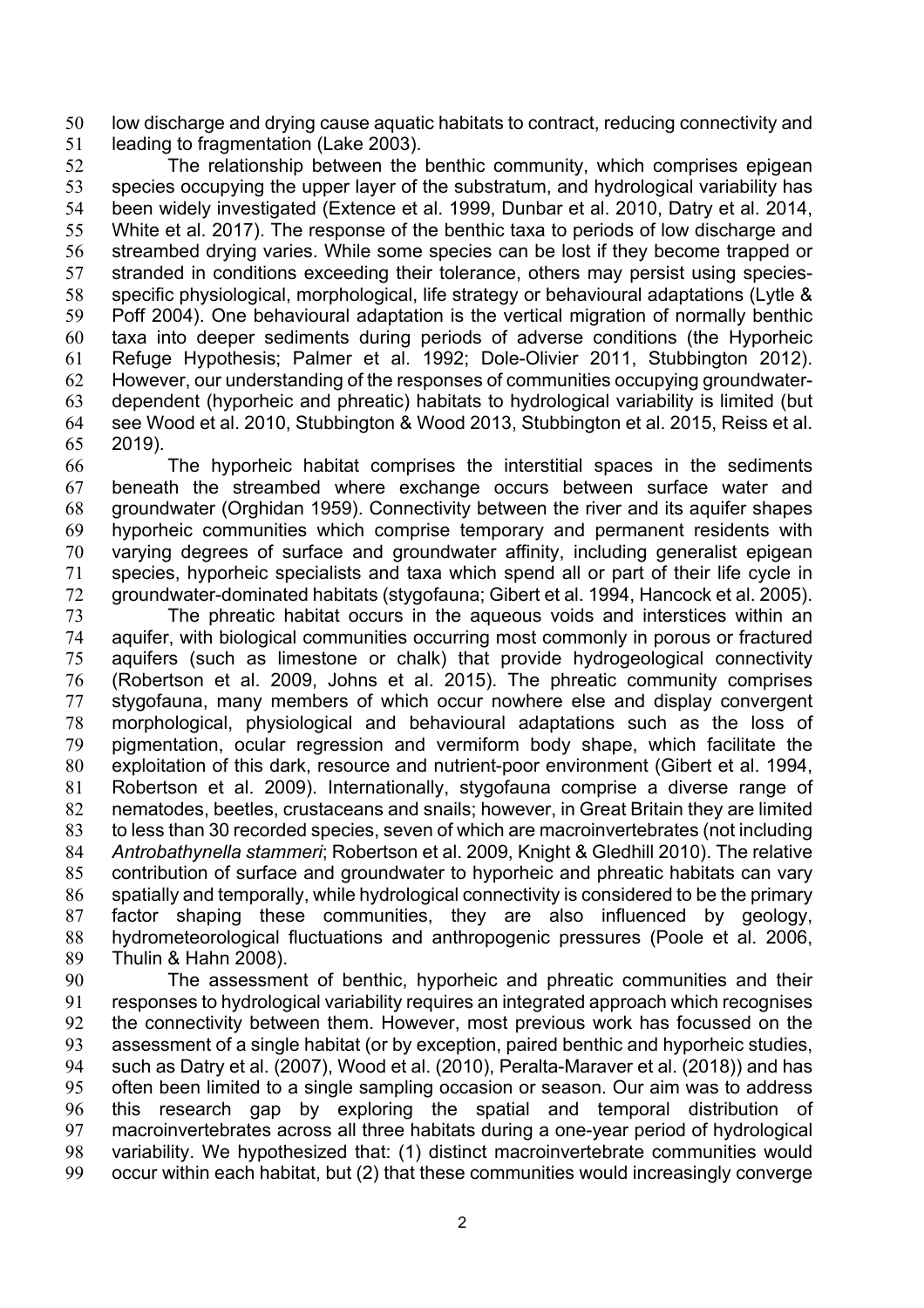during periods of low river discharge and declining groundwater levels as connectivity decreased and available habitat contracted.

## **Study area**

 The study area, a temperate groundwater-dominated system in the North Downs (Kent, south-east England), included five riverine sites on the Little Stour River (and its tributary, the Nailbourne, 51°15'53.0"N, 1°09'11.7"E) and River Dour (51°08'45.6"N, 1°15'35.1"E) and seven phreatic sites across their associated aquifer (Fig.1). The study area is underlain by Carboniferous Chalk, a geology which forms semi-karstic aquifers characterised by high rates of transmissivity and hydraulic conductivity (Allen et al. 1997). The rivers display features typical of lowland chalk streams, such as tufa deposits and characteristic flora (*Hildenbrandia* and *Ranunculus penicillatus* [*pseudofluidans*]). The surrounding land use is predominantly agricultural with some residential areas.

 The hydrological regime follows a characteristic, seasonal pattern, with peak discharge between December and February and baseflow occurring between August and September (Wood and Armitage 2004). Mean annual catchment precipitation is 593 mm (Met Office, Manston Weather Station, 51º 35' N, 1º 34'E; 49 m.a.s.l.; 1981- 2010). However, this study was conducted between November 2011 and September 2012, coinciding with an extended period of below average rainfall which resulted in limited winter recharge and drought conditions both locally and nationally (Fig. 2; Marsh et al. 2013). Within the study area, below average rainfall extended baseflow conditions into November 2011. Riverine discharge remained below the long-term average at perennial sites but flow did not cease, suggesting that this drought was not as severe locally as previous events (1949, 1991-92 and 1996-97) which caused parts of the river to dry completely (Wood et al. 2004, Wood et al. 2010). Groundwater levels were also below average during the study period, ranging from 0.27 to -9.72 m.a.s.l. below site-specific, long-term averages recorded by the Environment Agency. The drought broke in April 2012 following a period of high rainfall. River discharge returned to typical seasonal magnitudes in May 2012 and groundwater levels returned to usual seasonal levels at most sites in July 2012.

 Flow permanence differed between riverine sites. The two headwater sites (1 and 5) are located downstream of near-perennial springheads (which cease to flow only during extended periods of low rainfall) and are temporary, drying predictably during summer months both historically (Holmes 2006) and during this study. Site 1 dried in November 2011, with no water recorded in either the benthic or hyporheic habitats, prohibiting sample collection. Discharge from the springhead upstream of Site 1 resumed in January 2012, but connectivity between this site and the downstream sections of the river was not restored for the duration of the study. Flow ceased at site 5, although water remained in both benthic and hyporheic habitats in isolated pools. Sites further downstream (2, 3 and 4) were characterised by perennial discharge during the study period, although some have historically dried during supra-seasonal droughts (Wood et al. 2010).

### **Material and Methods**

### *Invertebrate sampling and processing*

146 Samples were collected bimonthly: paired benthic and hyporheic samples from 147 the five riverine sites, and phreatic samples from seven unscreened boreholes and wells. The boreholes and wells were between 3 and 30 m deep with a diameter of 25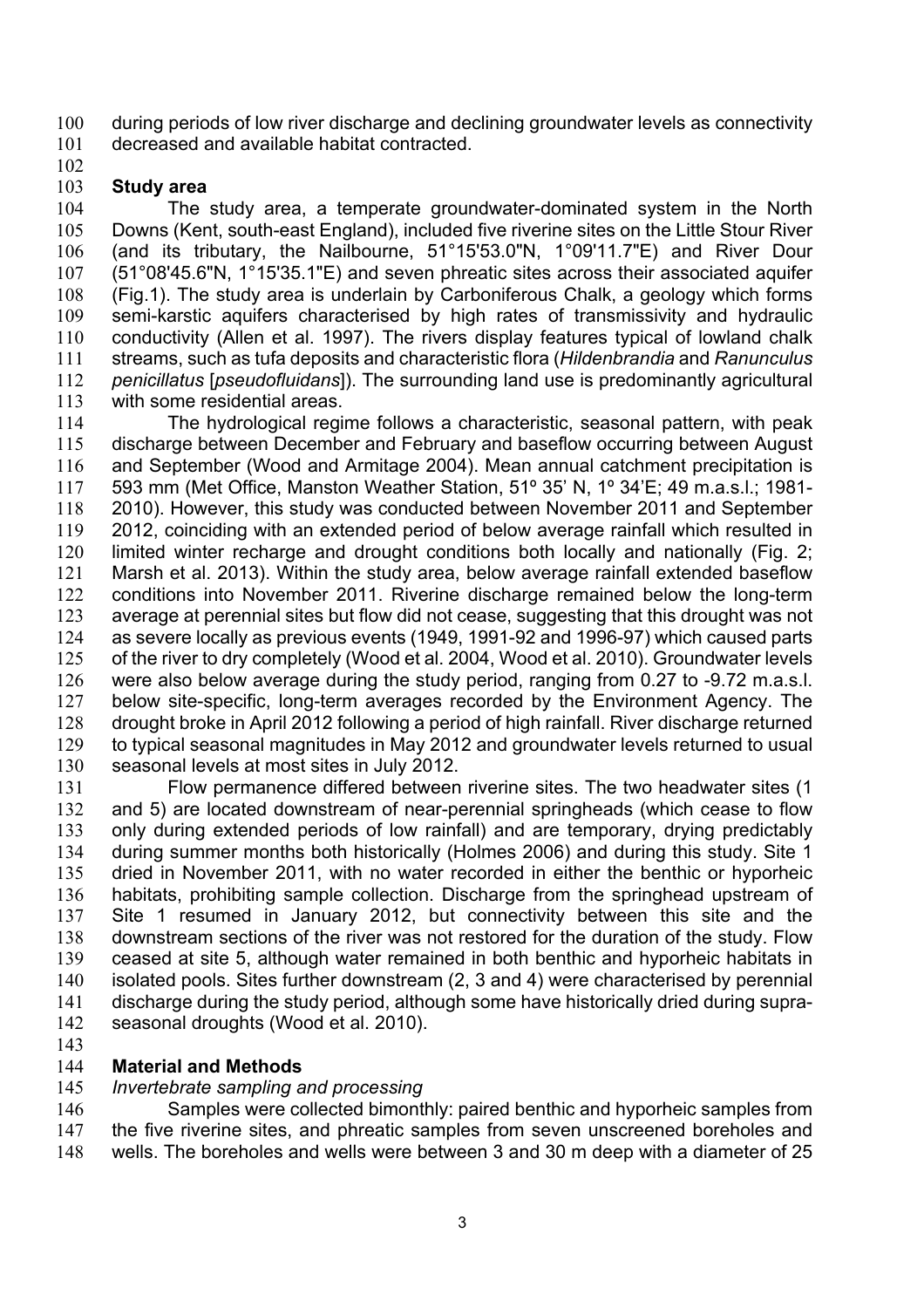to 85 cm and were situated between 5 and 6000 m from the river channel. All of the boreholes and wells, with the exception of Sites A and C, were covered.

 At each riverine site, replicate benthic and hyporheic samples were collected at four points distributed equidistantly across the channel. Benthic samples were 153 collected using a Surber sampler (0.1  $m^2$  frame, 63-um mesh net) in which the substratum was manually disturbed to a depth of 5 cm for 30 seconds. Hyporheic samples were collected using a Bou-Rouch pump (Duncan and Associates, England; unmodified) in which a perforated steel pipe was driven 30-50 cm into the substratum using a sledgehammer before priming the pump with filtered river water and extracting 6 L of water. Phreatic samples were collected using a weighted net (Institut Für Grundwasser Ökologie, Germany; unmodified, 63-µm mesh) which was lowered to the bottom of the borehole or well and then raised and lowered 10 times (Malard et al. 2002).

162 All invertebrate samples were sieved to a fraction 63-um for consistency between habitats. As this study focussed on the comparison of macroinvertebrate assemblages between habitats, meiofauna (Acari, Copepoda, Nematoda, Ostracoda and Cladocera) and Oligochaeta were excluded from the analyses. Macroinvertebrates were live sorted under a stereomicroscope within 48 hours of sample collection. Stygofauna were preserved in >90% ethanol and all other fauna in 70% Industrial Methylated Spirits, before identification to species level (with the exception of some early instar larvae, damaged specimens, and Diptera) using standard keys.

#### *Characterisation of abiotic variables*

173 Temperature (°C), pH, conductivity ( $\mu$ S cm<sup>-1</sup>), dissolved oxygen (mg L<sup>-1</sup>) and total 174 alkalinity (mg  $L^{-1}$ ) were measured in the field using calibrated standard portable meters (Hach HQ Series) and test kits (Hach Alkalinity Titration). Dissolved oxygen was not measured in hyporheic samples due to the bias produced by the sampling method. Water samples from all three habitats were filtered using Whatman GF/C Glass 178 Microfibre Filters and returned to the laboratory for nutrient ( $PO_4^{3-}$  and  $NO_3^-$ ) and geochemical (calcium, strontium, magnesium, sodium and potassium) analyses using Hach Lange DR2800 spectrophotometer and Varian 720-ES Inductively Coupled Plasma Optical Emission Spectrometer.

 Water width, depth and mean flow velocity (0.6 × depth) were recorded at each riverine site. Flow velocity was measured using a Valeport impeller flow meter mounted on a wading rod (BFM 002 S-N 1855). These measurements were used to calculate discharge after Fetter (2001) and contextualised using long-term continuous hydrological data provided by the Environment Agency from the Littlebourne Ultrasonic Gauge, the Crabble Mill v-notch weir (Fig. 1) and meteorological data from the Met Office (Manston weather station). Groundwater levels over the study period were assessed using water level data collected by the Environment Agency at each phreatic site.

#### *Data analysis*

 Spatiotemporal variability between sites, sampling occasions and habitats in environmental parameters and biological metrics (abundance and richness) was assessed using one-way analysis of variance (ANOVA) tests supplemented as necessary by post-hoc Tukey (HSD) tests. All biological samples were ordinated using non-metric multidimensional scaling (NMDS; Bray-Curtis distance matrix) to examine broad-scale differences in composition by habitat. An iterative process was used to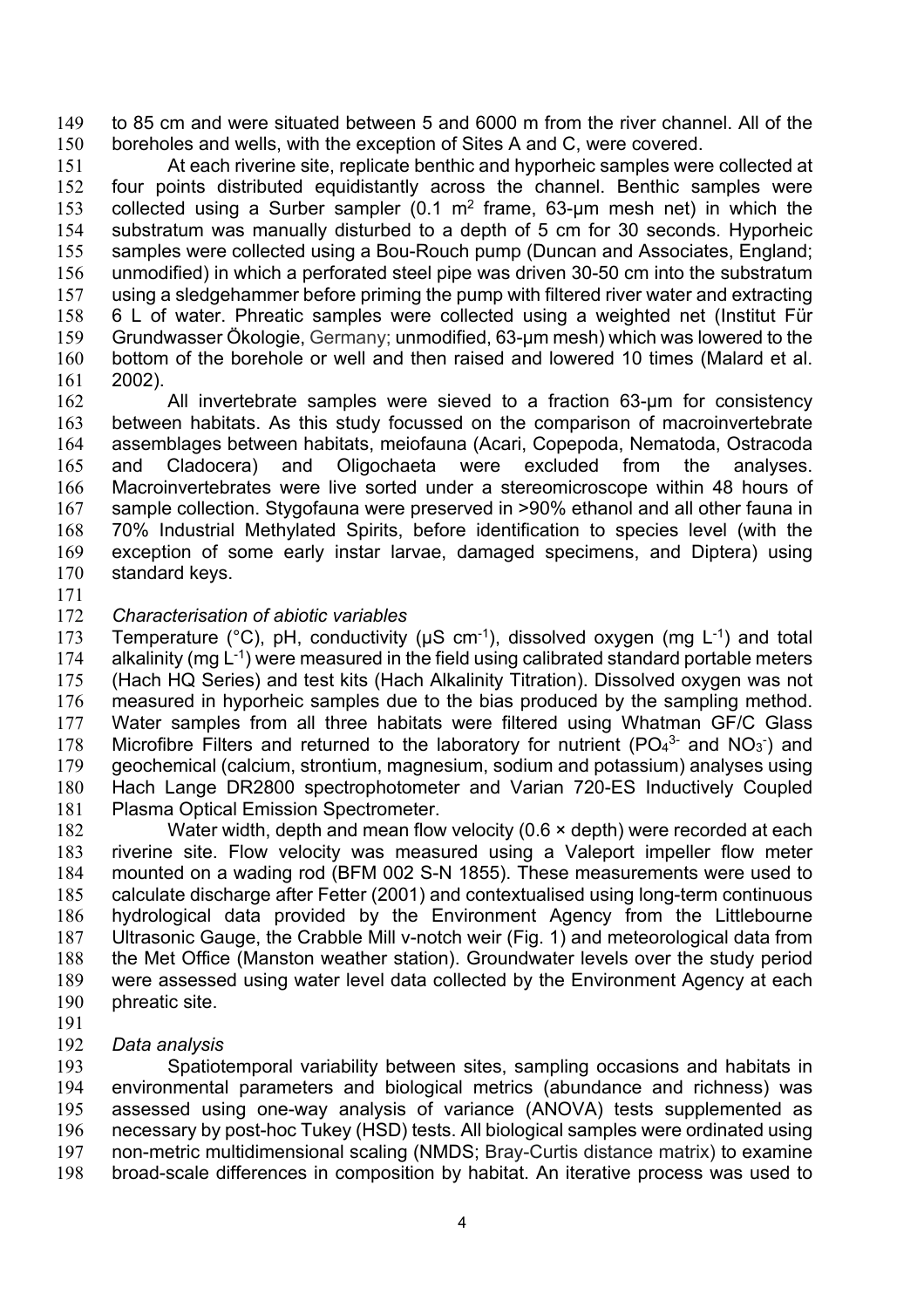determine the best fit for the ordination and tested using a Shepard plot to assess the scatter around the fitted line. Due to the differences in collection methods between habitats, NMDS was performed on untransformed proportional abundance rather than abundance data (preliminary analyses indicated that presence / absence data obscured variability between habitat types). The first hypothesis, that distinct communities would occur within each habitat, was tested using Analysis of Similarities (ANOSIM) to assess compositional differences between the invertebrates recorded in these habitats. The second hypothesis, that communities would converge during periods of low discharge and groundwater levels, was also tested using ANOSIM to assess differences in community composition between the three habitats during drought conditions (November to March). The test was repeated using samples collected during post-drought conditions (May to September). Further ANOSIM testing was undertaken to assess convergence between the benthic and hyporheic habitats at temporary (1 and 5) and perennial (2, 3 and 4) sites during drought and post-drought conditions. Similarity percentages (SIMPER) were used to identify influential taxa between groups. The relationship between the abundance of influential taxa, habitat and sampling occasion was analysed with two-way (interactive) ANOVA. The distribution of influential taxa, and specifically their use of the hyporheic habitat, was assessed by dividing the abundance of a taxon in the hyporheic habitat by its total (benthic + hyporehic) abundance to calculate the hyporheic proportion (after Stubbington et al. 2011). Caution should be exercised in interpreting the results of the second hypothesis testing due to limited replication, particularly within the temporary 221 sites group. All analyses were performed in the R software platform version 3.4.2 (R Core Team, 2016).

#### **Results**

#### **Physical and chemical variables**

 Environmental conditions varied by site, sampling occasion and between 243 habitats (see Appendix 1 for mean  $\pm$  SE values and ANOVA results). Water 244 temperatures were cooler in the hyporheic (8.6-15.9°C) than the benthic (7.0-17.1°C) 245 and phreatic habitats (11-17.9°C), and varied by sampling occasion, with the lowest values recorded during the winter (January) and highest values during the summer (July and September), but were comparable within habitats and between temporary and perennial sites. Dissolved oxygen did not vary statistically between sites or 249 sampling occasions in the benthic  $(7.4{\text -}14.3 \text{ mg L}^{-1})$  or phreatic  $(1.54{\text -}9.86 \text{ mg L}^{-1})$ 250 habitats and did not fall below documented thresholds of 1.0 mg  $L^{-1}$  for stygofauna 251 persistence (Hahn 2006). Conductivity ranged from 458 to 747  $\mu$ S cm<sup>-1</sup> and was 252 spatially variable only between sites in the hyporheic habitat, with the highest values 253 recorded at temporary sites. Total alkalinity ranged from 89 to 336 mg  $L^{-1}$  and was 254 spatially variable between sites in the benthic habitat, with the highest values recorded at temporary sites. pH was typically circumneutral (6.7 to 8.6) but varied between sites in the phreatic habitat, with the lowest values recorded at sites on the western edge of 257 the catchment. Nitrate (0.50 to 5.70 mg  $L^{-1}$ ) and Phosphate (0.01 to 1.53 mg  $L^{-1}$ ) did not vary statistically by site or sampling occasion. Geochemical parameters varied spatially and temporally, particularly for parameters related to the dissolution and 260 diagenesis of Chalk geologies. Calcium (66.38 to 141.19 mg  $L^{-1}$ ) and Strontium (0.16 261 to 0.39 mg  $L^{-1}$ ) both varied spatially between hyporheic sites, with higher values 262 recorded on the western edge of the catchment. Magnesium (1.99 to 4.77 mg  $L^{-1}$ ) was comparable between the three habitats and sampling locations but varied between phreatic sites with higher values recorded at downstream locations on the Little Stour.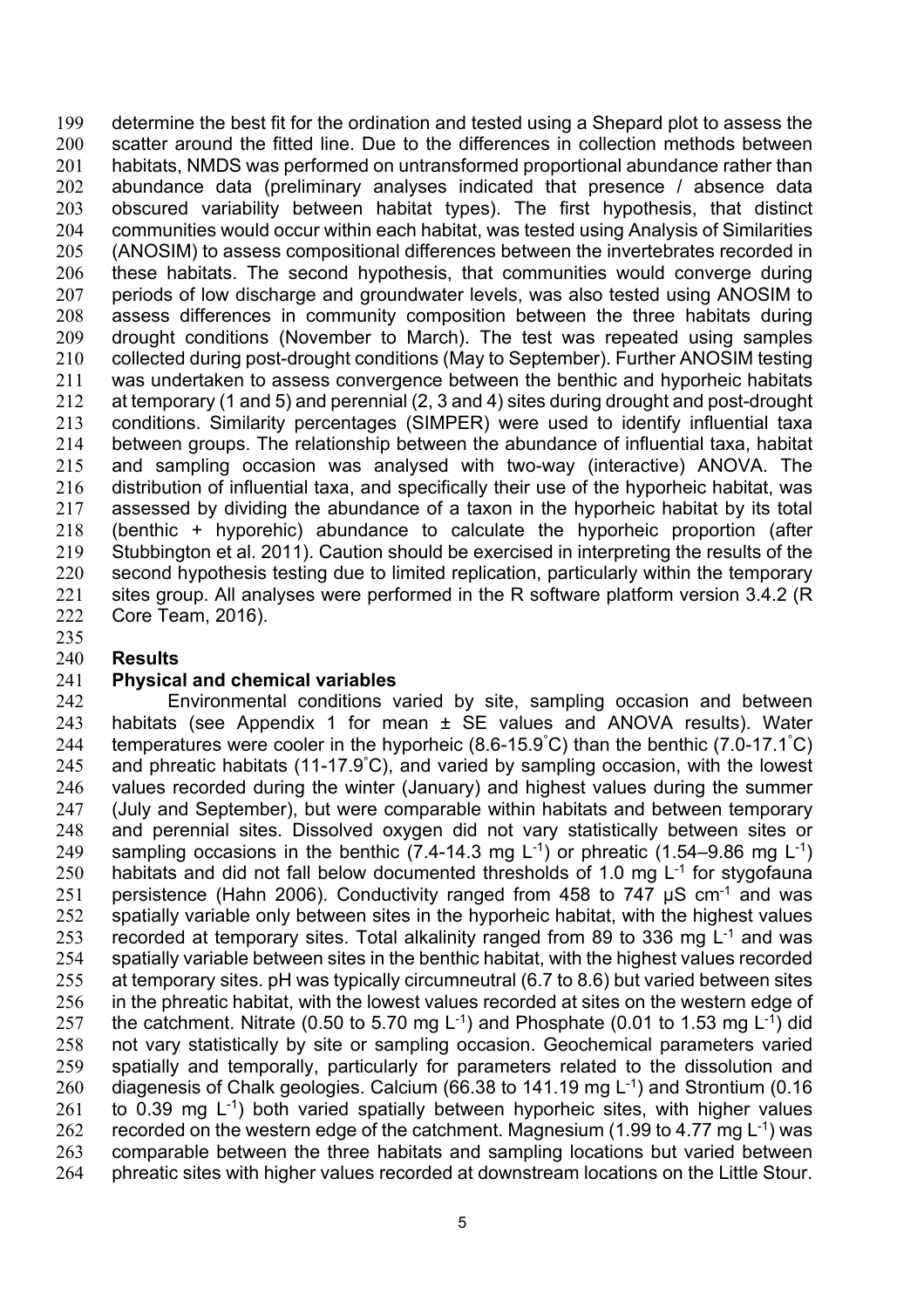265 Sodium (0.41 to 1.36 mg  $L^{-1}$ ) varied spatially between sites in the benthic and well as phreatic habitats, with higher values recorded on the eastern side of the catchment, and between sampling occasions in the hyporheic habitat. Potassium (0.09 to 1.59 mg  $L^{-1}$ ) was spatially and temporally comparable in benthic and hyporheic habitats but varied between sampling occasions in the phreatic habitat, with the highest values recorded during the summer (July).

## **Benthic Community Composition and Distribution**

 A total of 2,493 macroinvertebrate individuals representing 54 taxa were recorded from 29 samples (Table 1). *Gammarus pulex* dominated the benthic community, accounting for 31% of total macroinvertebrate abundance with *Agapetus fuscipes* (17%), Chironomidae (9%), *Asellus aquaticus* (5%) and *Baetis rhodani* (5%) comprising the next greatest proportions. No stygofauna were recorded within the benthic habitat during the study period. Macroinvertebrates were recorded on all sampling occasions except at Site 1 when it was dry. Three taxa were recorded at Site 1 in January, following the resumption of discharge: *A. aquaticus* (n=1), Chironomidae (n=1) and *G. pulex* (n=12), with *A. fuscipes* (n=1) additionally recorded in March. Macroinvertebrate abundance did not vary significantly among sites, in relation to flow permanence or between sampling occasions; but was highest in November and lowest in January and March (Figs. 3 and 4). Richness did not vary by 285 site or sampling occasion but was lower at temporary sites (12.18  $\pm$  1.63) than at perennial sites (20.00 ± 1.07, ANOVA, p<0.001, F=18.3).

### **Hyporheic Community Composition and Distribution**

 A total of 402 macroinvertebrate individuals representing 10 taxa were recorded from 29 hyporheic samples (Table 1). The community was dominated by the epigean amphipod *G. pulex*, which accounted for 84% of total macroinvertebrate abundance with Chironomidae (8%), *A. fuscipes* (2%), *Elmis aenea* (2%) and *A. aquaticus* (2%) comprising the next greatest proportions. The hyporheic community primarily comprised epigean taxa but also included stygofauna *Niphargus aquilex* (1%) and *Crangonyx subterraneus* (<1%). Macroinvertebrates were recorded on all sampling occasions except, as with the benthic community, at Site 1 when it was dry. Following 297 the resumption of discharge at Site 1, the same taxa were recorded in the hyporheic habitat as the benthic habitat in January (*A. aquaticus* (n=1), Chironomidae (n=2) and *G. pulex* (n=11)), with *E. aenea* (n=1) additionally recorded in March. Macroinvertebrate abundance varied between sampling occasions (ANOVA, p=0.008; 301 F=8.37), with the highest values recorded in January and March (21.00  $\pm$  3.77), but did not differ between sites. Faunal richness varied by site (ANOVA, p=0.04 F=4.54) 303 and was markedly higher at Site 1 (3.67  $\pm$  0.96), but did not differ between sampling occasions. No significant differences in either abundance or richness were recorded between temporary and perennial sites.

### **Phreatic Community Composition and Distribution**

 A total of 39 macroinvertebrate individuals representing four species of stygofauna were recorded from 42 samples. *Niphargus kochianus* (46%) and *C. subterraneus* (39%) were the most abundant while *N. fontanus* (13%) was the most widespread (occurring at four sites). In addition, a single, eyeless individual of Gammaridae (*Gammarus* sp.) was recorded at Site A, for which morphological analysis was indeterminate (further molecular analyses were also indeterminate for these specimen, please see Blackman et al. 2017 for methods), while polymorphism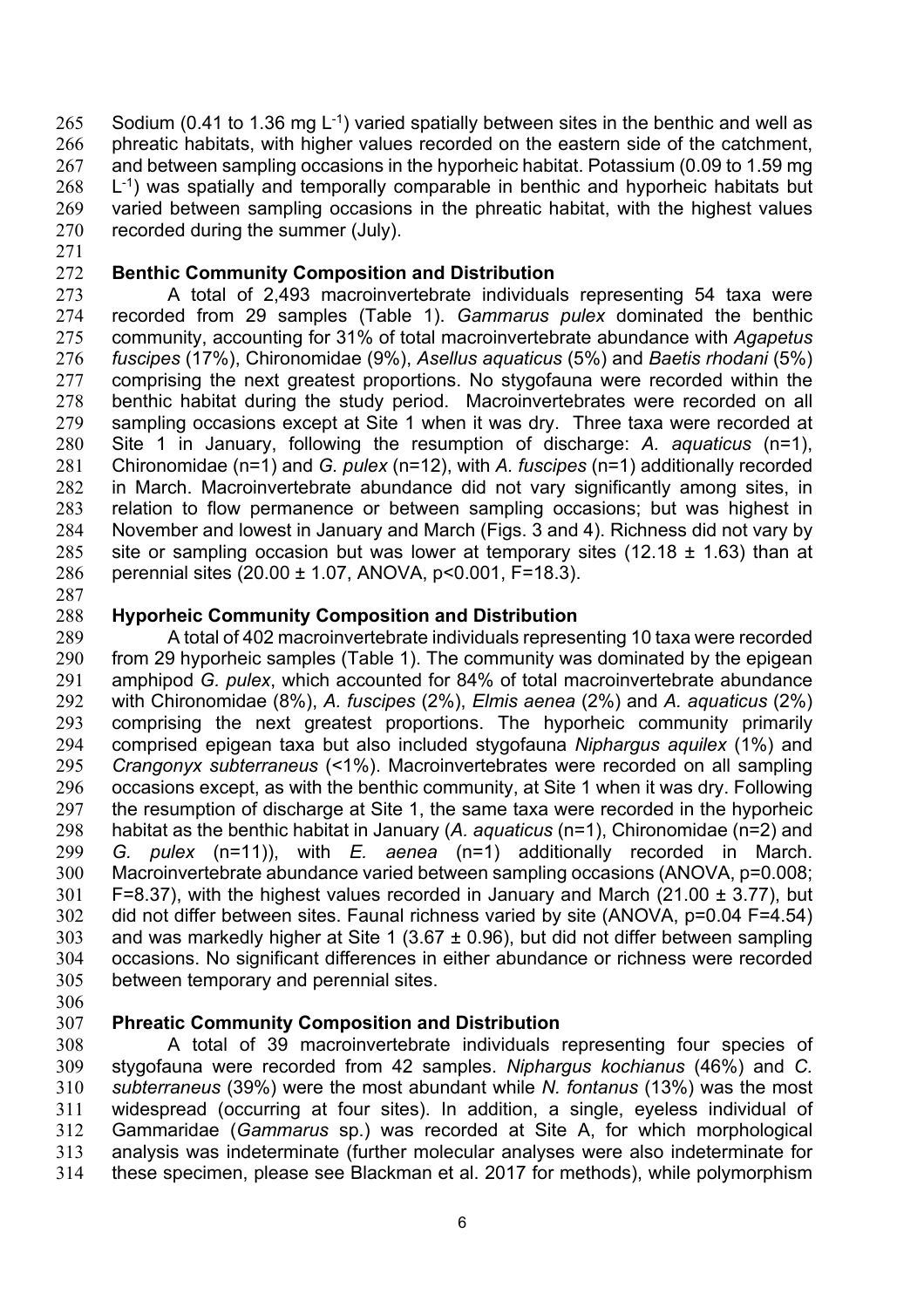among Gammaridae is well documented (Karaman and Pinkster, 1977), this record is notable due to its location (6000 m from the river in a well 30 m deep). Two species of Collembola, *Folsomia candida* (a cosmopolitan, unpigmented, blind springtail) and *Heteromurus nitidus* (a cosmopolitan springtail which is not blind or unpigmented despite its troglobite affiliation) were also recorded at four phreatic sites but were omitted from further analyses as they are not representative of the aquatic environment (Wilson 1975, Fountain & Hopkin 2005). Macroinvertebrates were recorded at six out of the seven phreatic sites over the study period, but not at site B. The number of positive samples varied spatially and temporally, with macroinvertebrates recorded on every sampling occasion at Site A but only once at sites C and D. The greatest number of positive samples occurred in July (n=6), when *N. fontanus* was recorded at four sites close to the Little Stour River (<100 m; C-F) having not previously been recorded in this habitat. Abundance did not vary significantly between sites or sampling occasions, although there was a notable peak of *C. subterraneus* individuals at Site E in March (n=10). Richness varied among sites 330 (ANOVA, p=0.001; F=4.72) and was greatest at Sites A and E (1.20  $\pm$  0.13), but did not differ between sampling occasions. No association was found between the number of positive samples, abundance or richness and the depth, diameter, proximity of the site to the river or if site was fitted with a cover.

### **Community Composition and Distribution Across Three Habitats**

 Community composition differed between the three habitats, with limited 337 overlap between the benthic and hyporheic habitats (ANOSIM, R=0.80; p=0.001; Fig. 5). The overlap between benthic and hyporheic habitats reflected the common occurrence of influential taxa such *G. pulex* (SIMPER, 24% contribution) and *Agapetus fuscipes* (15% contribution). Community composition did not converge between the three habitats during (ANOSIM R=0.73; p=0.001) or following (R=0.74; p=0.001) the drought. Benthic and hyporheic community composition did not converge at perennial (ANOSIM, R=0.85; p=0.001) or temporary (R=0.33; p=0.002) sites. An interaction between habitat and sampling occasion was identified for *G. pulex* abundance (two- way ANOVA, p=0.02, F=2.99), which peaked in the hyporheic habitat in March, coinciding with the lowest surface water discharge (Fig. 6). The calculated hyporheic proportion of *G. pulex* reflected the pattern in Figure 6, in which proportion gradually 348 increased in the hyporheic habitat from November (0.41  $\pm$  0.03) to January (0.42  $\pm$ 349 0.02), peaking in March (0.56  $\pm$  0.02) before declining through May (0.20  $\pm$  0.02), July 350 (0.17  $\pm$  0.03) and September (0.14  $\pm$  0.03).<br>351

### **Discussion**

#### *Community composition across the benthic, hyporheic and phreatic habitats*

 The three habitats supported distinct macroinvertebrate communities, providing support for the first hypothesis. The benthic community comprised epigean taxa typical of chalk streams in England (such as *A. fuscipes* and *Drusus annulatus*, Wood & Petts 1999). The distribution of the benthic community varied between temporary and perennial sites, with the former supporting a greater number of specialist taxa associated with drying events (such as *Anacaena limbata* and *Helophorus brevipalpis*), reflecting the influence of discharge permanence on community composition as highlighted in previous research (Wood & Petts 1999, Williams, 2006, Stubbington et al. 2009, Datry et al. 2014).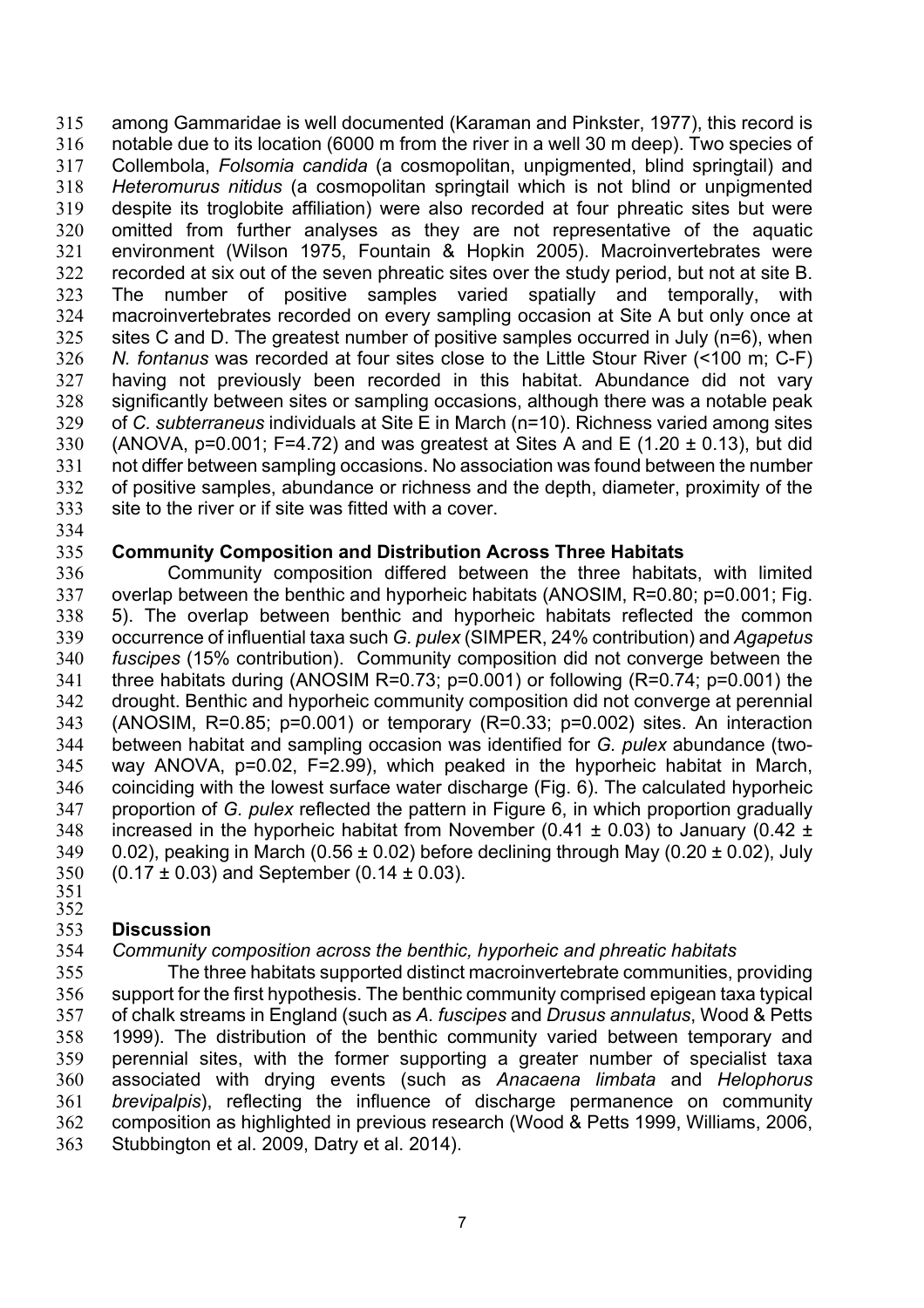The hyporheic community included both surface and groundwater fauna. With the exception of *N. aquilex*, taxa were also recorded in benthic (*A. fuscipes*) and phreatic (*C. subterraneous*) habitats. Compared to the other habitats, hyporheic communities were characterised by greater variability. Temporal changes in abundance, which was highest at the drought peak, and spatial differences in richness, which was highest at temporary sites, suggests that the composition of this community is more dynamic, especially during periods of low discharge. These results support previous findings in which the abundance (and proportion) of benthic taxa, specifically *G. pulex,* increased in the hyporheic habitat during periods of flow recession (Stubbington et al. 2010, Stubbington et al. 2011). However, contrary to the findings of Datry et al. (2007), hyporheic abundance did not vary significantly between temporary and perennial sites. This difference is attributed to the similarities in community composition between temporary and perennial sites across the study area (Datry 2012).

 The phreatic community was distinct, comprised exclusively of stygofauna typical of carbonate aquifers in England (Johns et al. 2015, Maurice et al. 2016). The abundance, richness and number of positive samples was consistent with similar studies where stygofauna were found to be absent from up to 30% of sampled boreholes (Hahn 2006; Johns et al. 2015). Although richness varied by site, this community was the least dynamic of the three habitats, with little variation in abundance or richness over the study period.

#### *Community response to changes in river discharge*

 We did not find support for our second hypothesis, that communities between habitats would converge during periods of low river discharge and declining groundwater levels; however, the results do suggest species-specific responses to these changes. For example, the hyporheic proportion of *G. pulex* was highest at the drought peak when surface water discharge was lowest. Despite its benthic affiliations, this species has been reported to migrate into hyporheic habitats in response to adverse conditions including increased water temperatures, declining water levels and biotic interactions (Dole-Olivier et al. 1997, Stubbington & Wood 2013, Vadher et al. 2018). The dominance of *G. pulex* within benthic and hyporheic habitats and its rapid recovery following the drying of these habitats suggests that vertical migration enables this species to enter, persist within and recolonise from hyporheic sediments in these catchments. Similar patterns were observed for other predominantly epigean species, such as *A. aquaticus* and *E. aenea,* which were recorded in the hyporheic habitat at Site 1 following rewetting of the dry channel. As surface water connectivity between this site and the downstream reach was not re-established during the study, the presence of these species suggests that hydrological connectivity was maintained within the hyporheic habitat, supporting the Hyporheic Refuge Hypothesis.

 Previous work has suggested that the hyporheic refuge may also be used by stygofauna (specifically *N. aquilex* and *Proasellus cavaticus*), in response to adverse groundwater conditions (Wood et al. 2010). Although we did not record this use of the hyporheic habitat by stygofauna, our results do suggest their movement within the wider aquifer in response to environmental variability. Specifically, the high number of *C. subterraneus* observed in March and wider distribution of *N. fontanus* in July corresponded to the lowest and highest groundwater levels (respectively) recorded during the study period. Although the flow paths in this catchment are not well understood, these results suggest that, as in surface water systems, hydrodynamic factors such as habitat availability and connectivity may influence the distribution of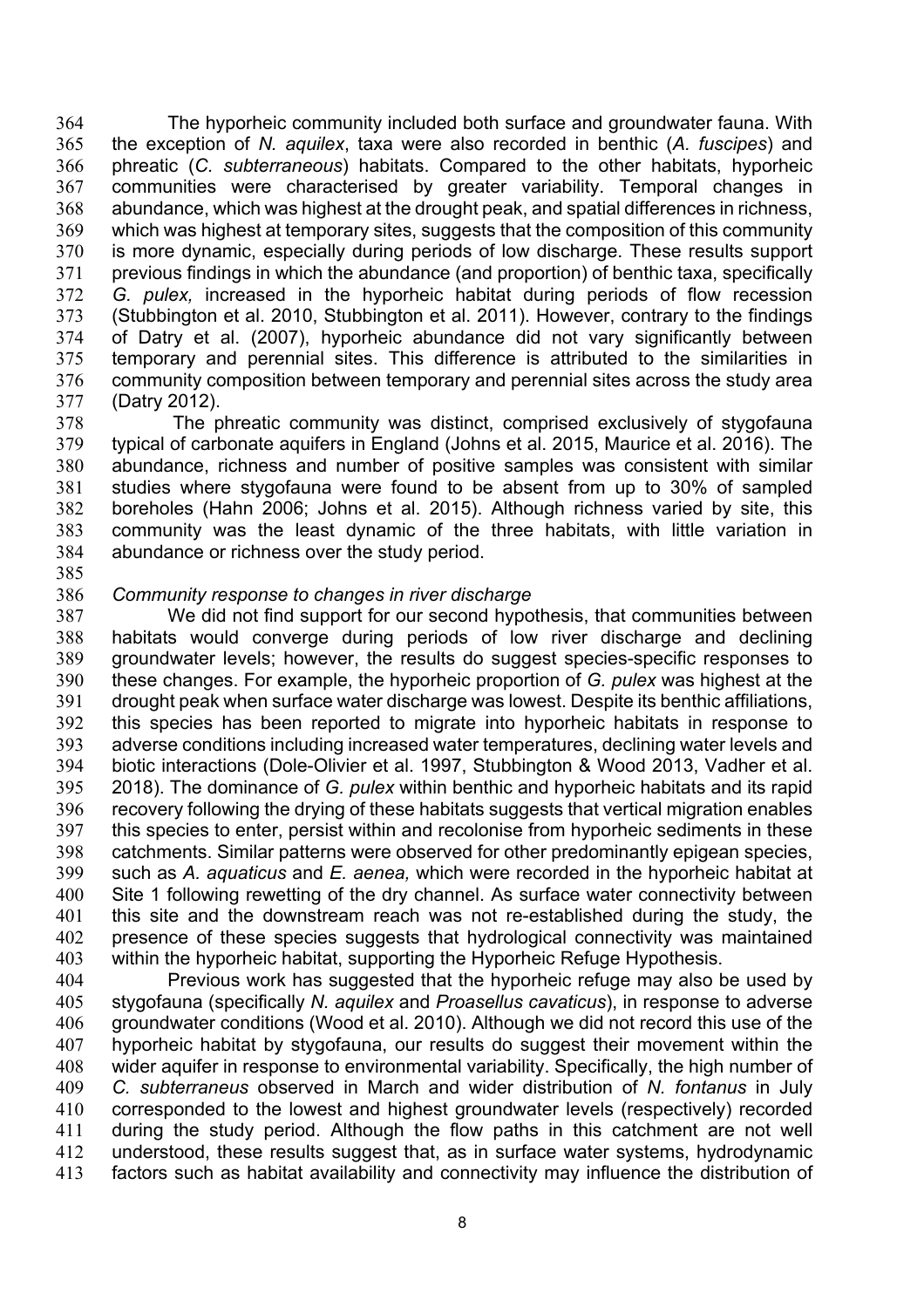phreatic communities. This influence may be particularly pronounced in the study area as the variable phreatic temperatures may indicate hydrological exchange with the river. The Hyporheic Corridor Concept, describing the hyporheic habitat as a subsurface corridor connecting laterally and longitudinally along the river (Stanford & Ward 1993), is useful to characterise this connectivity. However, these results suggest that the movement of individual species between habitats, especially in response to hydrological variability, should be viewed as evidence of a spatiotemporally dynamic connection between the river and its aquifer.

### *Implications for ecological assessment and environmental management*

 We used an integrated approach to assess the benthic, hyporheic and phreatic habitats and the macroinvertebrate communities they support. While each of these habitats supported distinctive communities, the results suggest a dynamic connection 427 between the rivers and their aquifer. This connection is particularly notable during periods of hydrological variability and suggests responses from both surface and groundwater communities. Recognition of this connection is important for the assessment of ecological responses to, and recovery from, environmental change and is especially relevant to temporary rivers, in which biological communities are more likely to have adapted to regular drying events (Leigh et al. 2015). Further research is required to determine the nature and extent of this connection and if it can be viewed as a continuum.

 Despite increasing support from environmental managers to take a catchment- based approach (Defra 2013) and further integrate the management of surface and groundwater systems (Environment Agency 2009), the ecological status of lotic systems is conventionally based on the assessment of surface water habitats and communities. Although groundwater community assessment frameworks have been proposed (Hahn 2006, Griebler et al. 2010) and the requirement for an improved understanding of the distribution, sensitivity and ecology of groundwater fauna has been recognised (Robertson et al. 2008), these frameworks have also largely focussed on a single habitat. This study contributes to the growing body of evidence which suggests that our understanding of the status and functioning of lotic ecosystems can be enhanced through the integration of surface and groundwater assessments to the benefit of both sustainable management and the conservation of groundwater communities (Gibert et al. 2009, Robertson et al. 2009, Boulton et al. 2010).

#### **Acknowledgements**

 This research was funded by the Environment Agency, UCL Graduate School and UCL Department of Geography. We thank the many landowners who gave us permission to cross their land as well as UCL and the Environment Agency for the provision of equipment. We also gratefully acknowledge the support of specialists at the Environment Agency and UCL as well as Lee Knight, Terry Gledhill and Peter Shaw for their assistance in the verification of specimen and Rosie Blackman and Julia Day for their collaboration in the molecular analysis of the *Gammarus* sp*.* specimen. We also thank the contributions of two anonymous reviewers and especially to Rachel Stubbington, whose insightful comments greatly improved earlier versions of this manuscript. The views expressed in this manuscript are those of the authors and do not necessarily represent the views or policies of the Environment Agency.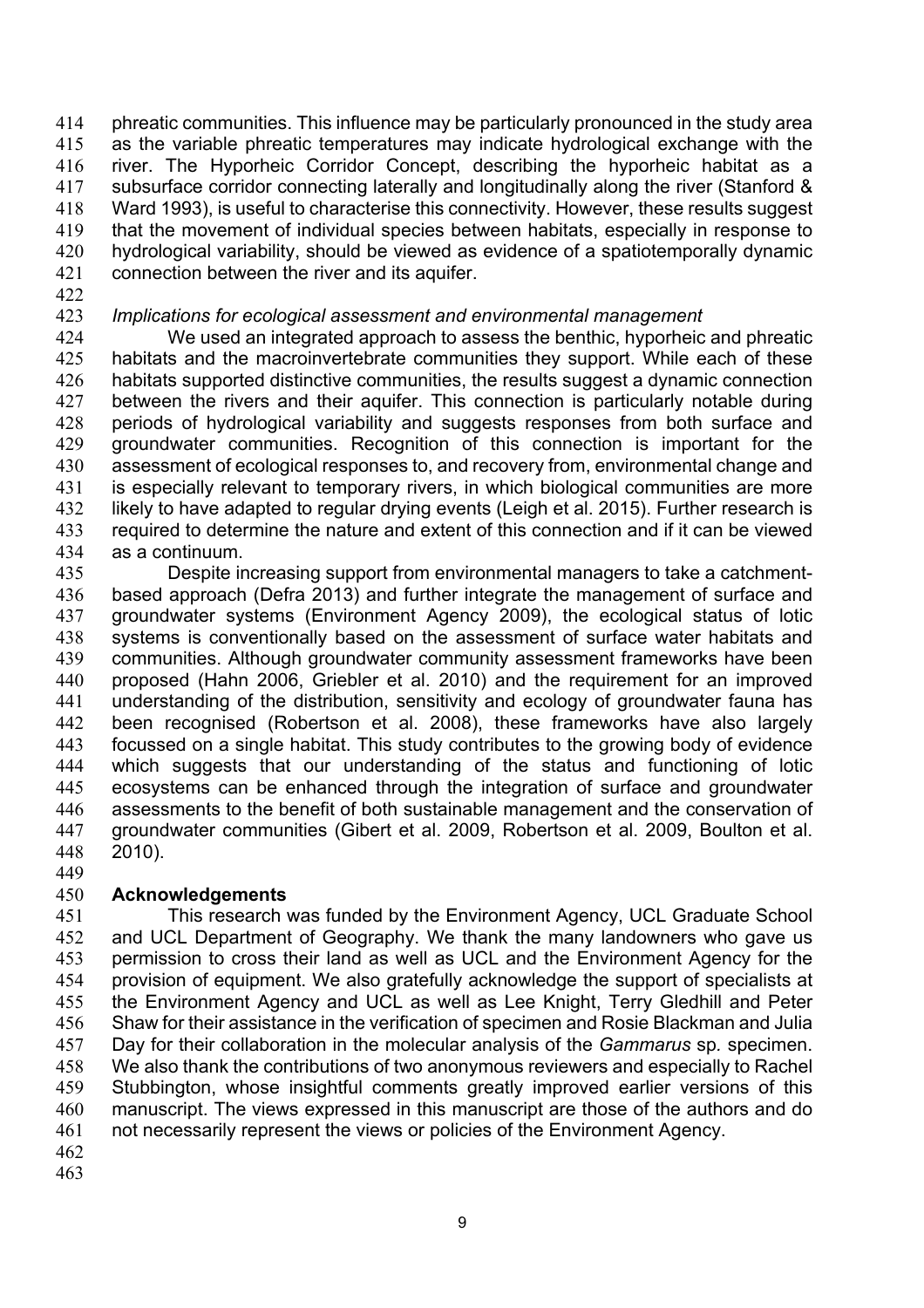#### **References**

- Allen, D. J., Brewerton, L. J., Coleby, L. M., Gibbs, B. R., Lewis, M. A., MacDonald, A. M., Wagstaff, S. J. & Williams, A. T., 1997: The physical properties of major aquifers in England and Wales. – British Geological Survey, Nottingham, pp. 1-333. WD/97/34.
- Blackman, R. C., Constable, D., Hahn, C., Sheard, A. M., Durkota, J., Hänfling, B. & Handley, L. L., 2017: Detection of a new non-native freshwater species by DNA metabarcoding of environmental samples - first record of *Gammarus fossarum* in the UK. – Aquat. Invasions **12**: 177-189.
- 
- Boulton, A. J., Datry, T., Kasahara, T., Mutz, M., & Stanford, J. A., 2010: Ecology and management of the hyporheic zone: stream-groundwater interactions of running waters and their floodplains. – J. N. Am. Benthol. Soc. **29**: 26-40.
- Datry, T., 2012: Benthic and hyporheic invertebrate assemblages along a flow intermittence gradient: effects of duration of dry events. – Freshw. Biol. **57**: 563-574.
- Datry, T., Fritz, K. & Leigh, C., 2016: Challenges, developments and perspectives in intermittent river ecology. – Freshw. Biol. **61**: 1171-1180.
- Datry, T., Larned, S. T., Fritz, K. M., Bogan, M. T., Wood, P. J., Meyer, E. I. & Santos A. N., 2014: Broad-scale patterns of invertebrate richness and community composition in temporary rivers: effects of flow intermittence. – Ecography **37**: 94-104.
- 
- Datry, T., Larned S. T. & Scarsbrook, M. R., 2007: Responses of hyporheic invertebrate assemblages to large-scale variation in flow permanence and sub-surface exchange. – Freshw. Biol. **52**:1452-1462.
- Dole-Olivier, M. J., 2011: The hyporheic refuge hypothesis reconsidered: a review of hydrological aspects. – Mar Freshwater Res **62**: 1281-1302.
- 
- Dole-Olivier, M. J. & Marmonier, P., 1992: Effects of spates on the vertical distribution of the interstitial community. – Hydrobiologia **230**: 49-61.
- 
- Dole-Olivier, M. J., Marmonier, P. & Beffy, J.-L., 1997: Response of invertebrates to lotic disturbance: is the hyporheic zone a patchy refugium? Freshw. Biol. **37**: 257-276.
- Department for Environment, Food and Rural Affairs (Defra). 2013: Catchment based approach: improving the quality of our water environment. – Defra, London, pp. 1-32. PB13934.
- 
- Dunbar, M. J., Laugepedersen, M., Cadman, D., Extence, C., Waddingham, J., Chadd, R., & Larsen, S. E., 2010: River discharge and local-scale physical habitat influence macroinvertebrate LIFE scores. – Freshw. Biol. **55**: 226-242.
- 
- Environment Agency, 2009: The Hyporheic Handbook: A handbook on the groundwater-surface water interface and hyporheic zone for environment managers.
- Science Report: SC050070. Environment Agency, Bristol, pp. 1-280.
-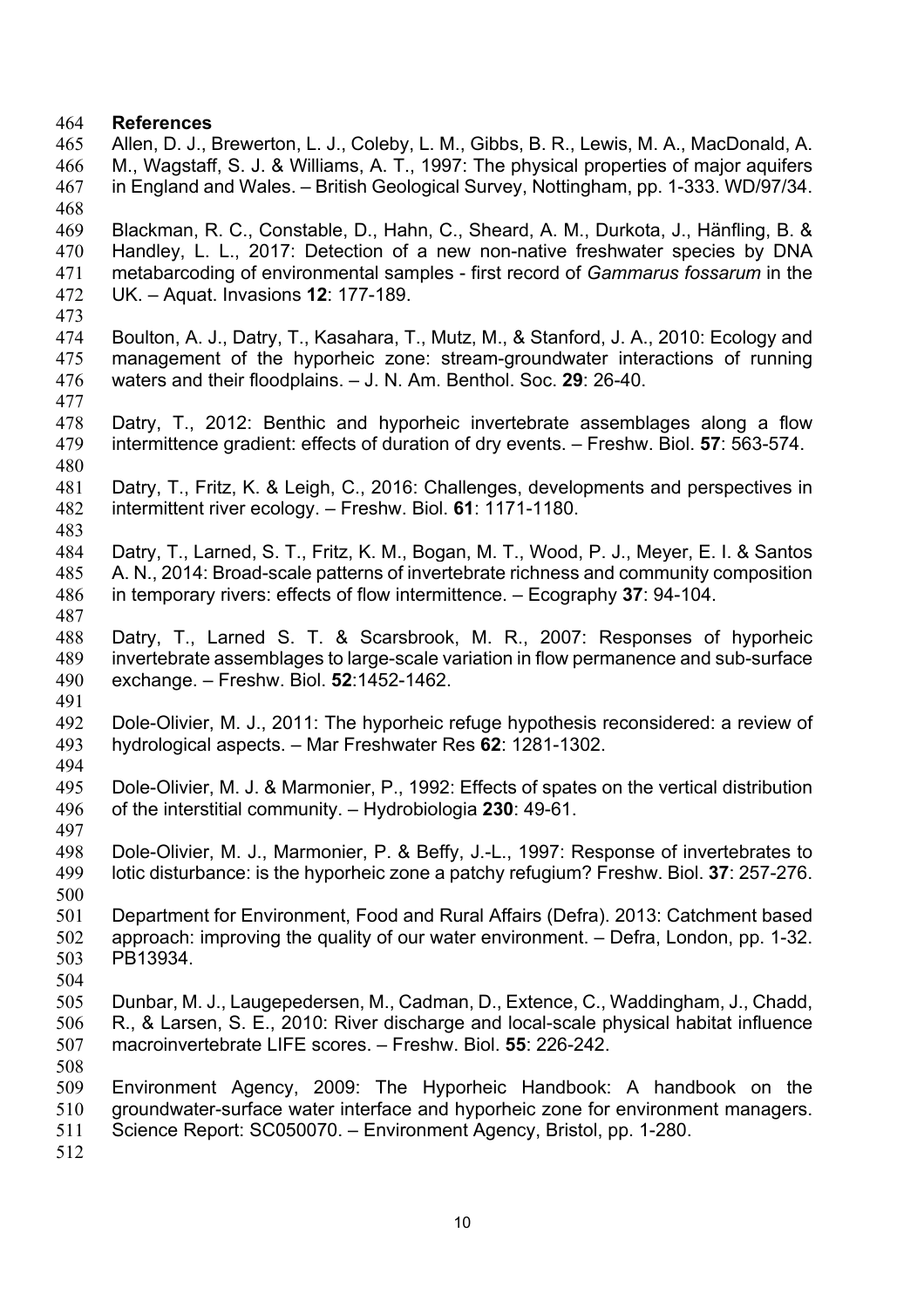- Extence, C. A., Balbi, D. M. & Chadd, R. P., 1999: River flow indexing using British benthic macroinvertebrates: a framework for setting hydroecological objectives. – Regul. River. **15**: 543-574. Fetter, C. W., 2001: Applied hydrogeology. Fourth Edition. – Prentice Hall, Upper Saddle River, pp. 1-598. Fountain, M. T. & Hopkin, S., 2005: *Folsomia candida* (Collembola): a "standard" soil arthropod. – Annu. Rev. Entomol. **50**: 201-222. Gibert, J., Culver, D.C., Dole-Olivier M.J., Malard, F., Christman, M.C. & Deharveng, L., 2009: Assessing and conserving groundwater biodiversity: synthesis and perspectives. – Freshw. Biol. **54**:930-941. Gibert, J., Danielopol, D., & Stanford J. (eds), 1994: Groundwater ecology. – Academic Press, London, pp. 1-571. Griebler, C., Stein, H., Kellermann, C., Berkhoff, S., Brielmann, H., Schmidt, S., Selesi, D., Steube, C., Fuchs, A. & Hahn, H. J., 2010: Ecological assessment of groundwater ecosystems – vision or illusion? – Ecol. Eng. **36**: 1174-1190. Hahn, H. J., 2006: The GW-Fauna-Index: a first approach to a quantitative ecological assessment of groundwater habitats. – Limnologica **36**: 119-137. Hancock, P. J., Boulton, A. J. & Humphreys, W. F., 2005: Aquifers and hyporheic zones: towards an ecological understanding of groundwater. – Hydrogeol. J. **1**: 98- 111. Holmes, N. T. H., 2006: Environmental quality appraisal of the Little Stour Catchment. – Alconbury Environmental Consultants, Huntingdon, pp. 1-121. Johns, T. J., Jones J. I., Knight, L., Maurice, L., Wood, P. & Robertson A., 2015: Regional-scale drivers of groundwater faunal distributions. – Freshw. Sci. **34**: 316-328. Karaman, G. S. & Pinkster, S., 1977: Freshwater *Gammarus* species from Europe, North Africa and adjacent regions of Asia (Crustacea-Amphipoda) Part I. *Gammarus pulex-*group and related species. – Bijd. Dierkd. **47**: 1-97. Knight, L. R. F. D. & Gledhill, T., 2010: The discovery of Microniphargus leruthi Schellenberg, 1934 (Crustacea: Amphipoda: Niphargidae) in Britain and its distribution in the British Isles. – Zootaxa **2655**: 52-56. Lake, P. S., 2003: Ecological effects of perturbation by drought in flowing waters. – Freshw. Biol. **48**: 1161-1172. Leigh, C., Boulton, A. J., Courtwright, J. L., Fritz, K., May, C. L., Walker, R. & Datry, T., 2015: Ecological research and management of intermittent rivers: an historical review and future directions. – Freshw. Biol. **61**: 1181-1199.
-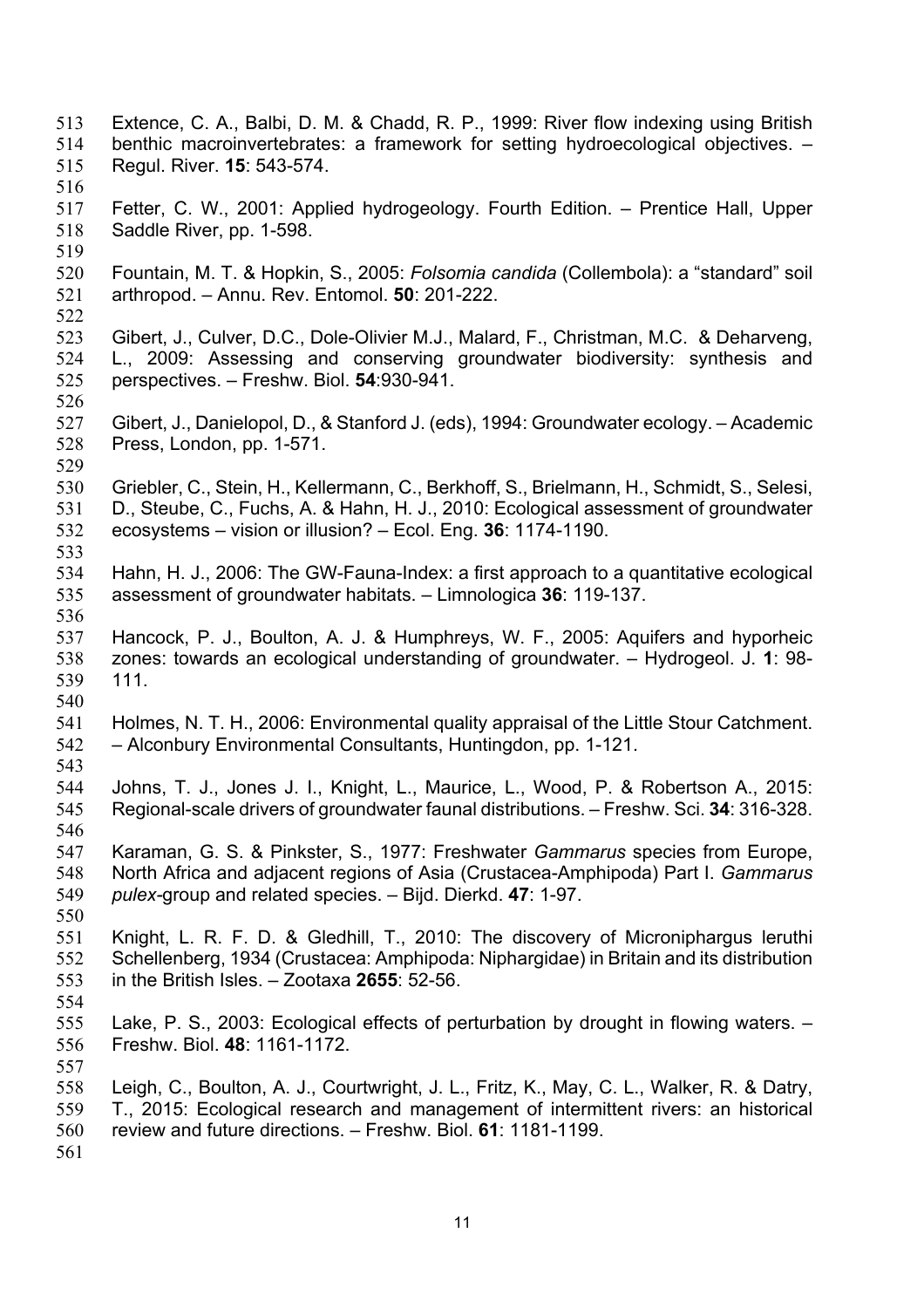- Lytle, D.A. & Poff, N. L., 2004: Adaptation to natural flow regimes. –Trends Ecol Evolut. **19**: 94-100.
- 
- Malard, F., Dole-Olivier, M. J., Mathieu, J. & Stoch, F., 2002: Sampling manual for the assessment of regional groundwater biodiversity. European project: protocols for the assessment and conservation of aquatic life in the subsurface (PASCALIS). – Pascalis, University of Lyon, pp. 1-74.
- Marsh, T., Parry, S., Kendon, M., & Hannaford, J., 2013: The 2010-2013 drought and subsequent extensive flooding. – Centre for Ecology & Hydrology, Wallingford, pp. 1- 54.
- Maurice, L., Robertson, A. R., White, D., Knight, L., Johns, T., Edwards, F., Arietti, M., Sorensen, J. P. R., Weitowitz, D., Marchant, B. P. & Bloomfield, J. P., 2016: The invertebrate ecology of the chalk aquifer in England (UK). – Hydrogeol. J. **24**: 459-474.
- Monk, W. A., Wood, P. J., Hannah, D. M. & Wilson, D. A., 2008: Macroinvertebrate community response to inter-annual and regional river flow regime dynamics. – River Res. Appl. **24**: 988-1001.
- Orghidan, T., 1959: Ein neuer lebensraume des unterirdischen wassers: der hyporheische biotope*.* – Arch. Hydrobiol. **55**: 393-414.
- Palmer, M. A., Bely, A. E. & Berg, K. E., 1992: Response of invertebrates to lotic disturbance: a test of the hyporheic refuge hypothesis. – Oecologia **89**: 182-194.
- Plenet, S., 1995: Freshwater amphipods as biomonitors of metal pollution in surface and interstitial aquatic systems. – Freshw. Biol. **33**:127-137.
- Peralta-Maraver, I., Galloway, J., Posselt, M., Arnon, S., Reiss, J., Lewandowski, J. & Robertson, A., 2018: Environmental filtering and community delineation in the streambed ecotone. – Sci. Rep. **8**: 15871.
- Poole, G. C., Stanford, J. A., Running, S. W., & Frissell, C. A., 2006: Multiscale geomorphic drivers of groundwater flow paths: subsurface hydrologic dynamics and hyporheic habitat diversity. – J. N. Am. Benthol. Soc. **25**: 288-303.
- Reiss, J., Perkins, D.M., Fussmann, K.E., Krause, S., Canhoto, C., Romeijn, P. & Robertson, A. L., 2019: Groundwater flooding: Ecosystem structure following an extreme recharge event. – Sci. Total Environ. **652**: 1252-1260.
- Robertson, A. L., Johns, T., Smith, J. W. N. & Proudlove, G. S., 2008: A review of the subterranean aquatic ecology of England and Wales. Environment Agency Science report SC030155/SR20. – Environment Agency, Bristol, pp. 1-57.
- Robertson, A. L., Smith, J. W. N., Johns, T., & Proudlove, G. S., 2009: The distribution and diversity of stygobites in Great Britain: an analysis to inform groundwater management. – Q. J. Eng. Geol. Hydroge. **42**: 359-368.
-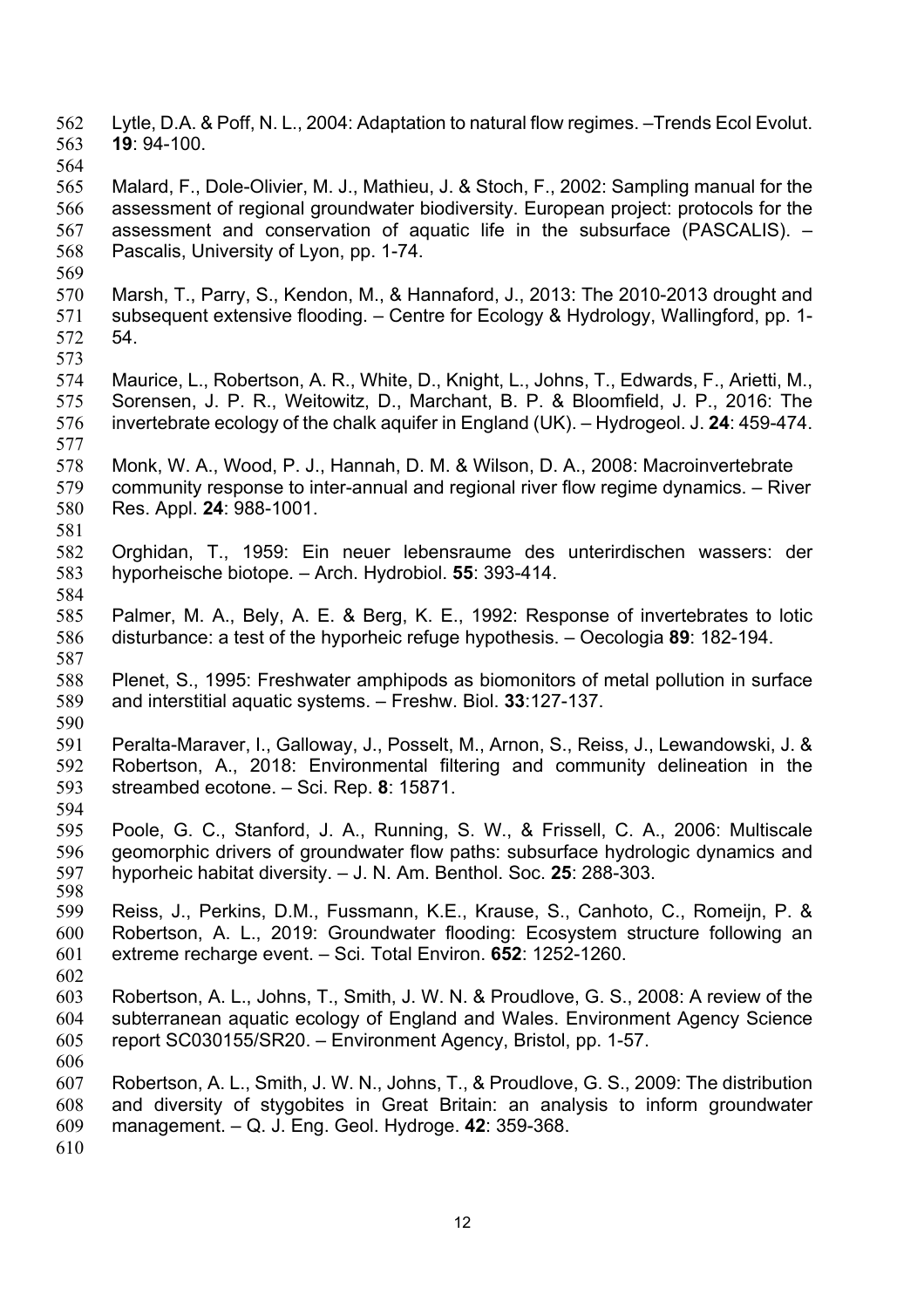Stubbington, R., 2012: The hyporheic zone as an invertebrate refuge: a review of variability in space, time, taxa and behavior. – Mar. Freshw. Res. **63**: 293-311. Stubbington, R., Boulton, A. J., Little, S., & Wood, P. J., 2015: Changes in invertebrate assemblage composition in benthic and hyporheic zones during a severe supraseasonal drought. – Freshw. Sci. **34**: 344-354. Stubbington, R., Greenwood, A. M., Wood, P. J. Armitage P. D., Gunn, J. & Robertson, A. L., 2009: The response of perennial and temporary headwater stream invertebrate communities to hydrological extremes. – Hydrobiologia **630**: 299-312. Stubbington, R. & Wood, P. J., 2013: Benthic and interstitial habitats of a lentic spring as invertebrate refuges during a supra-seasonal drought. – Fund. Appl. Limnol. **182**: 61-73. – Aquat. Sci. **73**: 499-511. Stubbington, R., Wood, P. J. & Reid, I., 2011: Spatial variability in the hyporheic zone refugium of temporary streams. – Aquat. Sci. **73**: 499–511. Stubbington, R., Wood, P. J., Reid, I. & Gunn, J., 2010: Benthic and hyporheic invertebrate community responses to seasonal flow recession in a groundwater- dominated stream. – Ecohydrology **4**: 500-511. Thulin, B. & Hahn, H. J., 2008: Ecology and living conditions of groundwater fauna. – Svensk Kärnbränslehantering AB, Stockholm, pp. 1-55. Vadher, A. N., Millett, J., Stubbington, R. & Wood, P. J., 2018: The duration of channel drying affects survival of *Gammarus pulex* (Amphipoda: Gammaridae) within subsurface sediments: an experimental flume study. – Hydrobiologia **820**: 165-173. White, J. C., Hannah, D. M., House, A., Beatson, S. J. V., Martin, A. & Wood, P. J., 2017: Macroinvertebrate responses to flow and stream temperature variability across regulated and non-regulated rivers. – Ecohydrology **10** e1773. Williams, D.D., 2006: The Biology of Temporary Waters. – Oxford University Press, Oxford, pp. 1-337. Williams, D. D. & Hynes, H. B. N., 1974: The occurrence of benthos deep in the substratum of a stream. – Freshw. Biol. **4**: 233–256. Wilson, J., 1975: The effect of low humidity on the distribution of *Heteromurus nitidus*  (Collembola) in Radford Cave, Devon. – Transactions of the British Cave Research Association **2**: 123-126. Wood, P. J. & Armitage, P. D., 2004: The response of the macroinvertebrate community to low-flow variability and supra-seasonal drought within a groundwater dominated stream. – Arch. Hydrobiol. **125**: 1-20. Wood, P. J., Boulton, A. J., Little, S. & Stubbington, R., 2010: Is the hyporheic zone a refugium for aquatic macroinvertebrates during severe low flow conditions? – Fund. Appl. Limnol **176**: 377-390.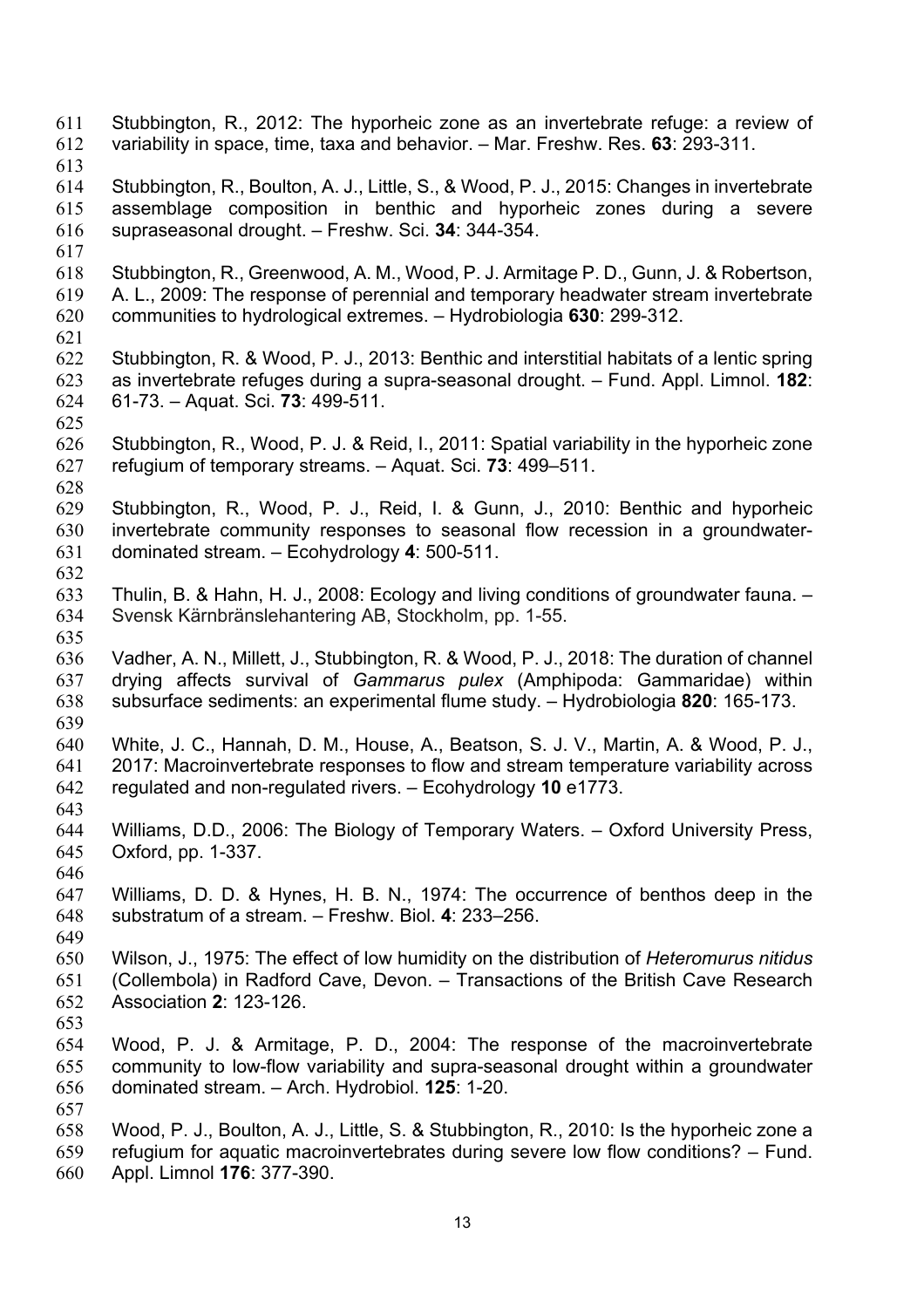661<br>662 Wood, P. J. & Petts, G. E., 1999: The influence of drought on chalk stream macroinvertebrates. – Hydrol. Process. **13**: 387-399

 Wood, P. J. & Armitage, P. D., 2004: The response of the macroinvertebrate community to low-flow variability and supra-seasonal drought within a groundwater dominated stream. – Arch. Hydrobiol. **161**: 1-20.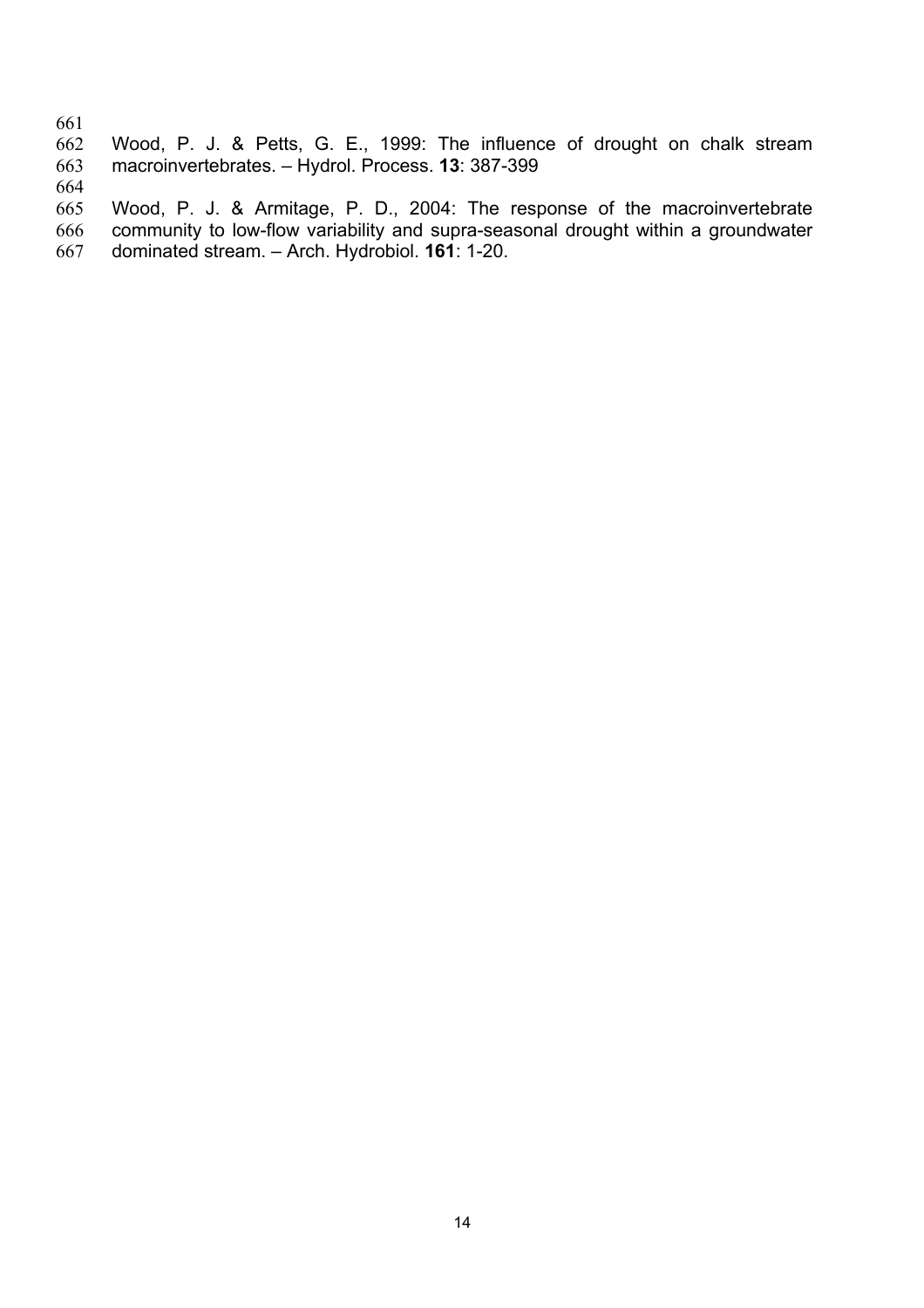## **Figure captions**

 **Fig. 1**. The Nailbourne, Little Stour and Dour study area showing the location of paired benthic-hyporheic riverine sampling sites (1-5) and their flow permanence, phreatic sampling sites (A-G), and gauging stations (GS).

**Fig. 2.** Hydrograph of mean daily discharge  $(m^3 s^{-1})$  recorded between January 2011 and October 2012 at the Environment Agency gauging stations at Littlebourne on the Little Stour (solid line) and at Crabble Mill on the Dour (dotted line).

 **Fig. 3.** Mean ±1 SE macroinvertebrate abundance and richness by site in benthic (a- b), hyporheic (c-d) and phreatic (e-f) habitats (respectively) from November 2011 to September 2012 using habitat-specific sampling methods.

 **Fig. 4.** Mean ±1 SE macroinvertebrate abundance and richness by sampling occasion in benthic (a-b), hyporheic (c-d) and phreatic (e-f) habitats, from November 2011 to September 2012 using habitat-specific sampling methods.

 **Fig. 5** Non-metric multidimensional scaling (NMDS) ordination plot of macroinvertebrate taxa in benthic, hyporheic and phreatic habtiats. Polygons enclose samples in groups by habitat. Analysis performed on Bray-Curtis dissimilarities for proportional abundance data over the study period. 

 **Fig. 6.** Mean ± 1 SE *Gammarus pulex* abundance in the benthic and hyporheic samples from November 2011 to September 2012 using habitat-specific sampling methods.

## **Table captions**

 **Table 1.** Presence (n samples) and occurrence (n sites) of macroinvertebrate taxa with presence >1, (except *Gammarus* sp.) in benthic, hyporheic and phreatic samples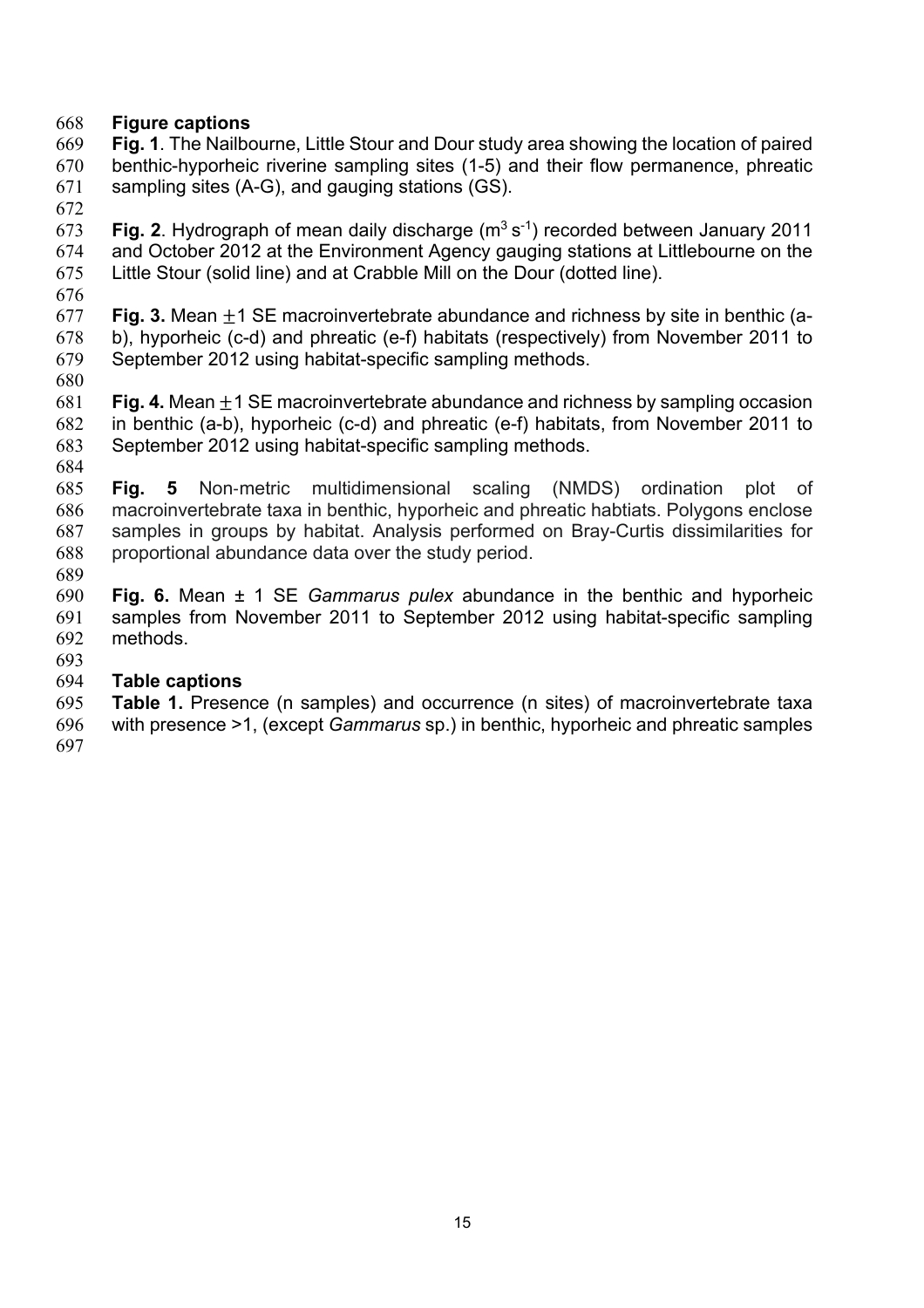## 698 **Table 1.** created in Excel

| Taxon           |                              | <b>Benthic</b>   |                         | Hyporheic      |                | Phreatic |      |
|-----------------|------------------------------|------------------|-------------------------|----------------|----------------|----------|------|
|                 |                              | n                | n                       | n              | n              | n        | n    |
|                 |                              | Sample           | Site                    | Sample         | Site           | Sample   | Site |
| Crustacea       | Asellus aquaticus            | 26               | 5                       | 5              | 1              |          |      |
|                 | Crangonyx subterraneus       |                  |                         | 1              | 1              | 6        | 3    |
|                 | Gammarus pulex               | 29               | 5                       | 29             | 5              |          |      |
|                 | Gammarus sp.                 |                  |                         |                |                | 1        | 1    |
|                 | Niphargus aquilex            |                  |                         | $\sqrt{3}$     | $\overline{2}$ |          |      |
|                 | Niphargus fontanus           |                  |                         |                |                | 4        | 4    |
|                 | Niphargus kochianus          |                  |                         |                |                | 9        | 3    |
|                 | Proasellus meridianus        | 11               | 3                       |                |                |          |      |
| Ephemeroptera   | Baetis rhodani               | 20               | 4                       |                |                |          |      |
|                 | Serratella ignita            | 12               | 4                       |                |                |          |      |
| Plecoptera      | Nemoura sp.                  | $\overline{2}$   | 1                       | 1              | 1              |          |      |
| Trichoptera     | Agapetus fuscipes            | 28               | 5                       | 5              | 3              |          |      |
|                 | Athripsodes spp.             | 6                | 3                       |                |                |          |      |
|                 | Drusus annulatus             | $\boldsymbol{2}$ | $\overline{\mathbf{c}}$ |                |                |          |      |
|                 | Hydropsyche siltalai         | 3                | $\overline{c}$          |                |                |          |      |
|                 | Hydroptila sp.               | 6                | 3                       |                |                |          |      |
|                 | Limnephilus lunatus          | 5                | 4                       |                |                |          |      |
|                 | Limnephilus marmoratus       | $\overline{c}$   | $\overline{c}$          |                |                |          |      |
|                 | Lype reducta                 | $\overline{2}$   | 1                       |                |                |          |      |
|                 | Polycentropus flavomaculatus | $\overline{2}$   | $\overline{2}$          |                |                |          |      |
|                 | Rhyacophila dorsalis         | 11               | 4                       |                |                |          |      |
|                 | Sericostoma personatum       | 14               | 4                       |                |                |          |      |
|                 | Silo nigricornis             | 9                | 4                       |                |                |          |      |
| Megaloptera     | Sialis lutaria               | 7                | 3                       |                |                |          |      |
| Coleoptera      | Anacaena limbata             | $\overline{2}$   | 1                       |                |                |          |      |
|                 | Elmis aenea                  | 21               | 4                       | 5              | $\overline{2}$ |          |      |
|                 | Haliplus lineatocollis       | 6                | 3                       |                |                |          |      |
|                 | Helodes sp.                  | 5                | $\overline{c}$          | $\overline{2}$ | 1              |          |      |
|                 | Helophorus brevipalpis       | $\overline{c}$   | 1                       |                |                |          |      |
|                 | <b>Hydrobius fuscipes</b>    | $\overline{2}$   | 1                       |                |                |          |      |
|                 | Limnius volckmari            | 21               | 3                       | $\overline{2}$ | $\overline{2}$ |          |      |
|                 | Nebrioporus elegans          | $\overline{7}$   | $\overline{\mathbf{c}}$ |                |                |          |      |
| Mollusca        | Bithynia tentaculata         | 14               | 3                       |                |                |          |      |
|                 | Lymnaea palustris            | 3                | $\frac{2}{2}$           |                |                |          |      |
|                 | Lymnaea peregra              | 4                |                         |                |                |          |      |
|                 | Pisidium sp.                 | 8                | 2                       |                |                |          |      |
|                 | Planorbis planorbis          | 10               | 3                       |                |                |          |      |
|                 | Potamopyrgus antipodarum     | 24               | 4                       |                |                |          |      |
| Tricladida      | Dendrocoelum lacteum         | 7                | 3                       |                |                |          |      |
|                 | Polycelis spp.               | 18               | 5                       |                |                |          |      |
| Rhynchobdellida | Erpobdella octoculata        | 21               | 4                       |                |                |          |      |
|                 | Glossiphonia complanata      | 17               | 4                       |                |                |          |      |
|                 | Helobdella stagnalis         | 17               | 4                       |                |                |          |      |
|                 | Piscicola geometra           | 4                | $\overline{2}$          |                |                |          |      |
| Diptera         | Ceratopogonidae              | 21               | 5                       |                |                |          |      |
|                 | Chironomidae                 | 29               | 5                       | 15             | 5              |          |      |
|                 | Dicranota sp.                | 3                | $\overline{2}$          |                |                |          |      |
|                 | Simuliidae                   | $\overline{7}$   | 4                       |                |                |          |      |
|                 | Tipula sp.                   | 14               | 5                       |                |                |          |      |
|                 |                              |                  |                         |                |                |          |      |

699 700

701

702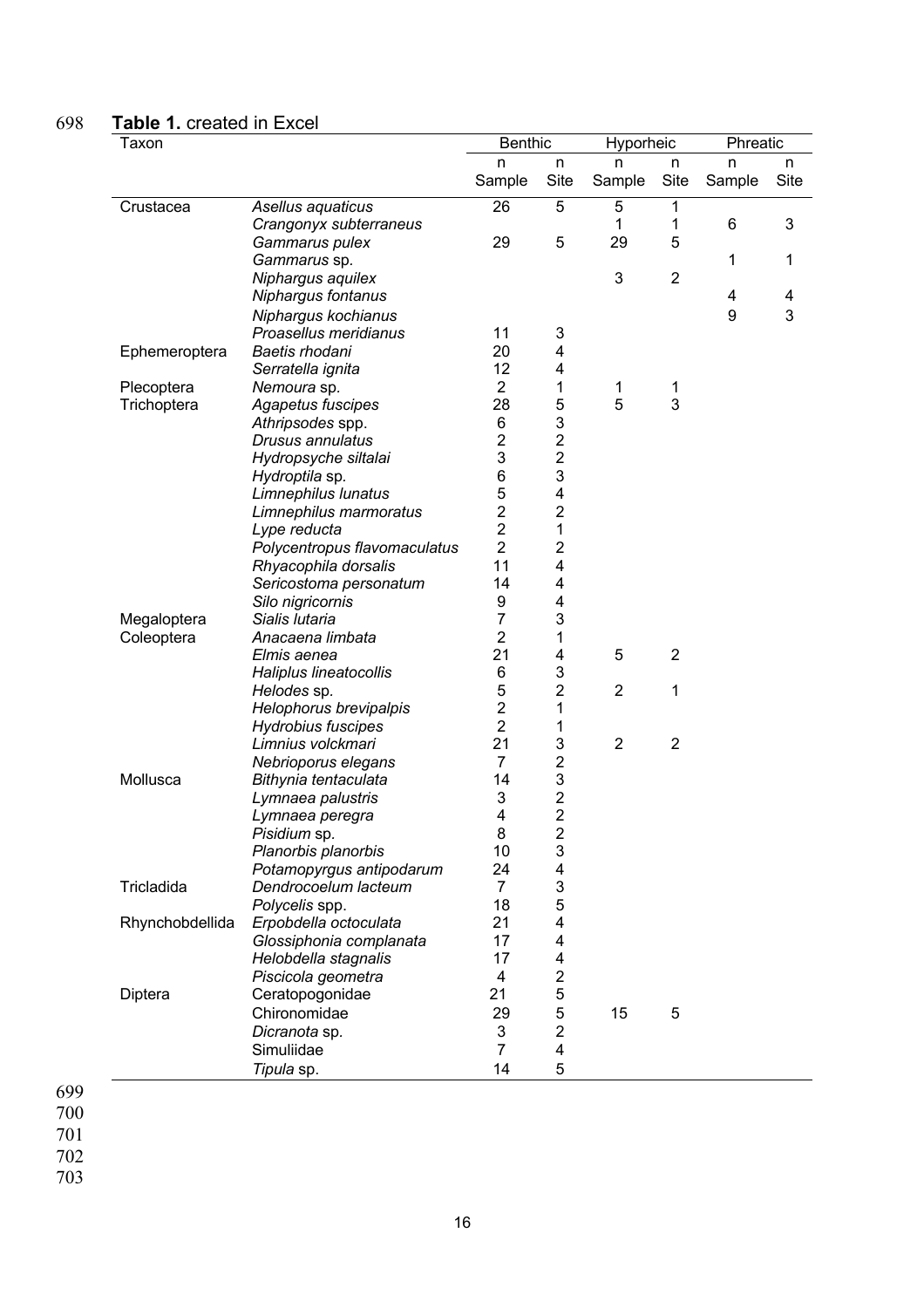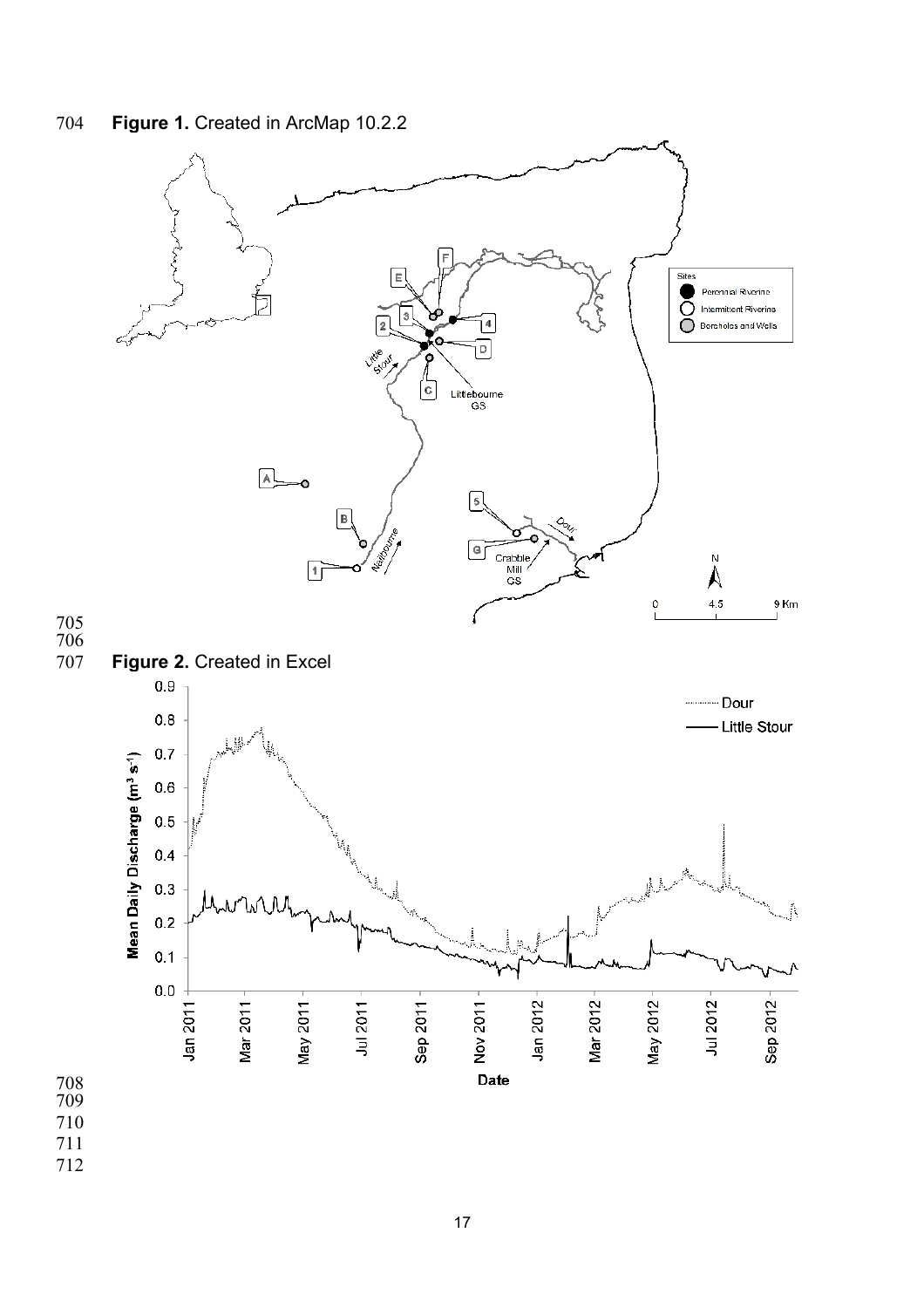

- 
- 
-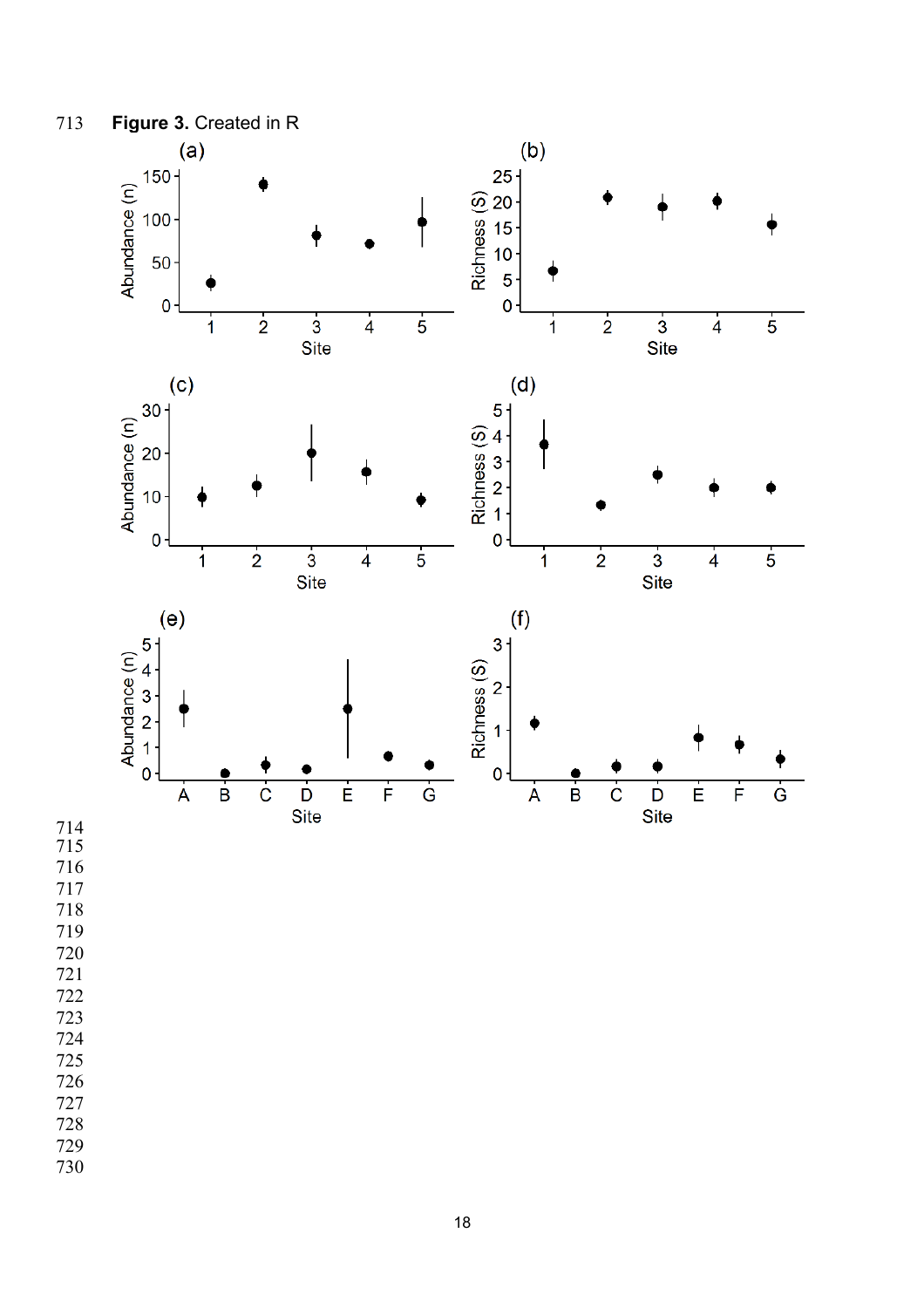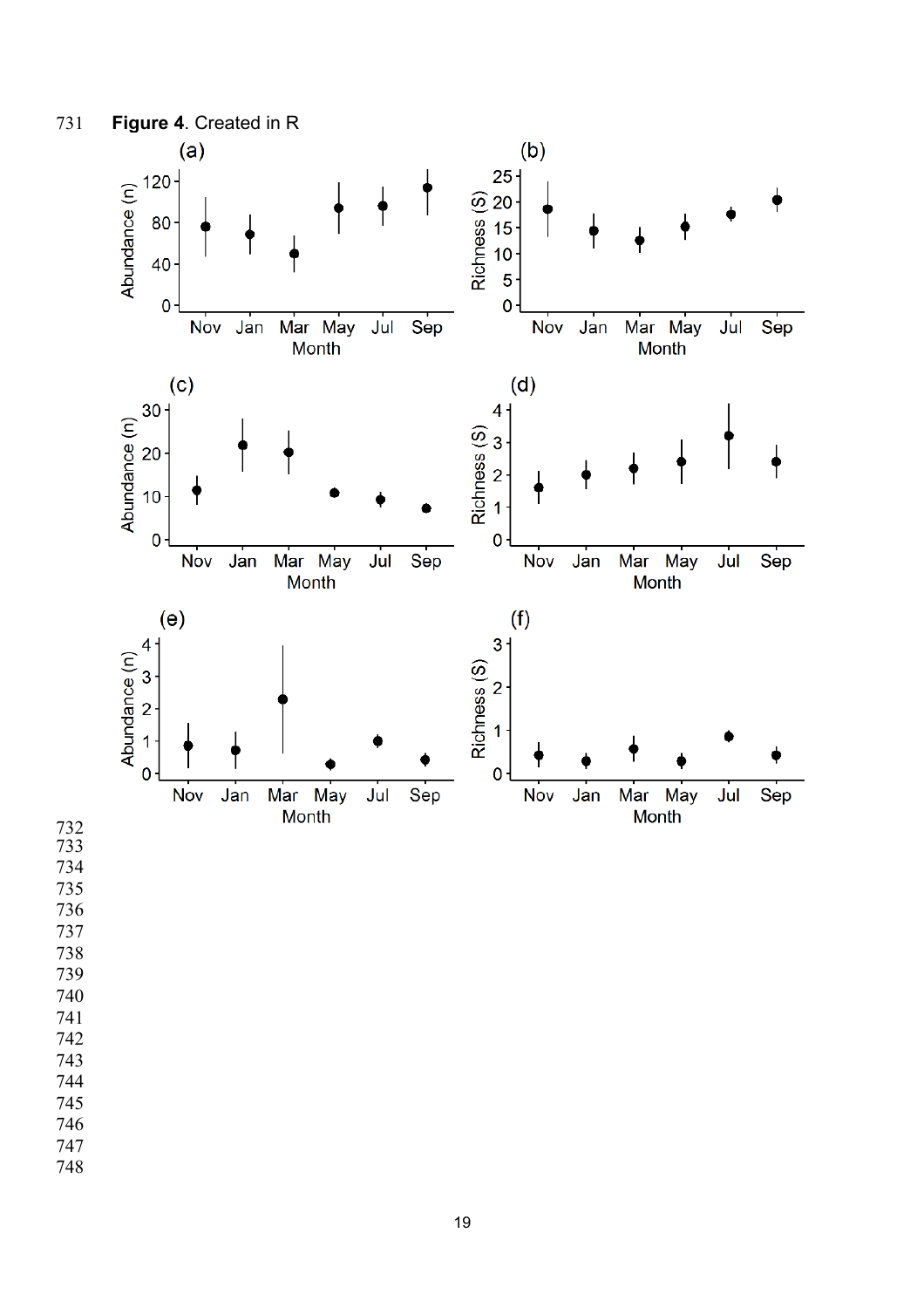